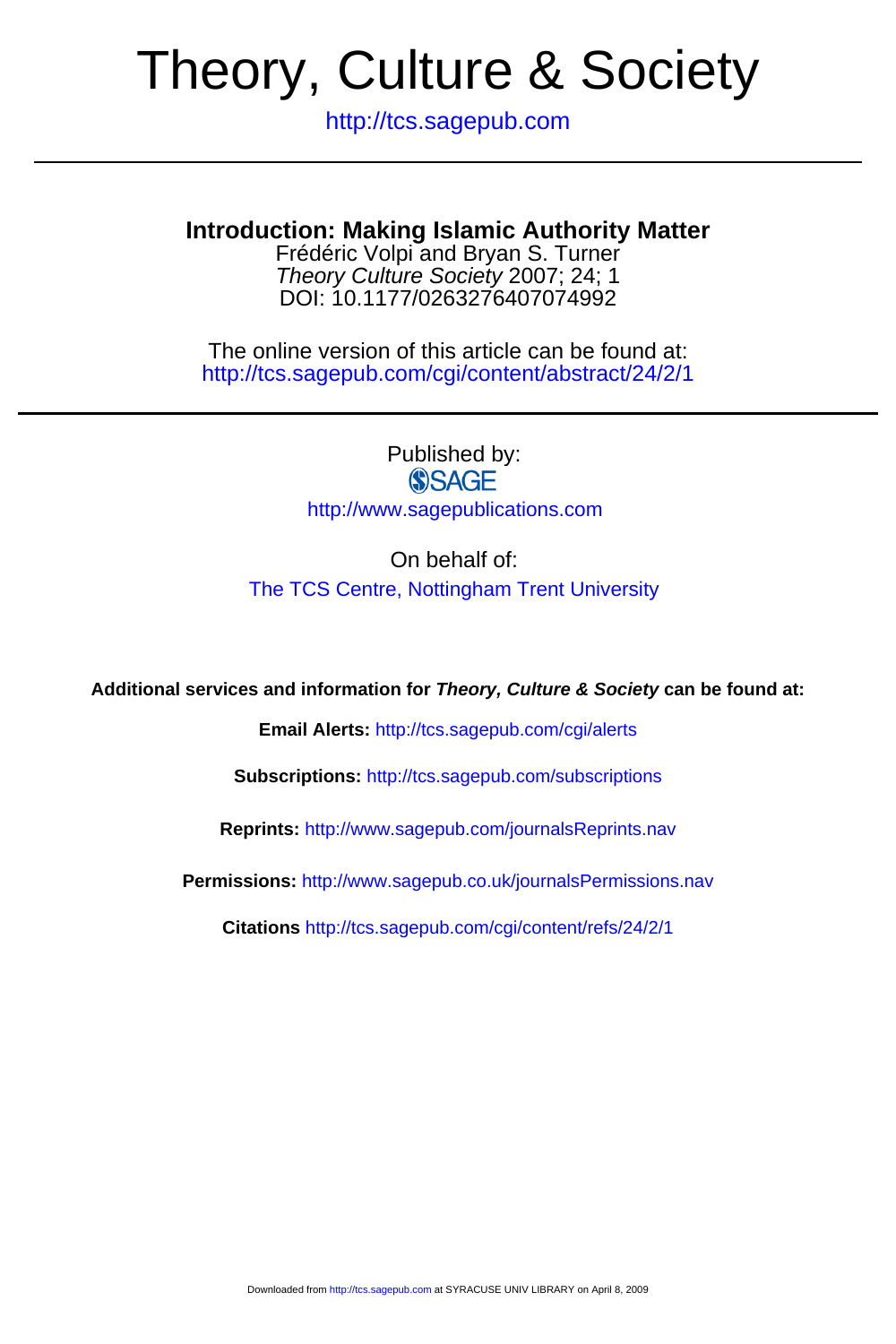## Introduction Making Islamic Authority Matter

### *Frédéric Volpi and Bryan S. Turner*

THE TITLE of this piece is not a normative statement about 'why' a specific type of religious authority that is deemed Islamic ought to matter in contemporary societies. Rather, it is intended as a descriptive statement: a specific type of religious authority that is deemed Islamic ought to matter in contemporary societies. Rather, it is intended as a descriptive statement: a reflection on the fact that Muslim social and political actors around the world today are working hard to establish how, where, when and why claims to authority expressed in an Islamic idiom do matter for the reorganization of a global (Muslim) community in the 21st century. Thus, to talk about 'making Islamic authority matter' is to consider the social practices and processes that underpin or embody these claims to authority in a given political or social order. In the following discussion, we address the issue of general trends and trajectories, leaving the task of describing in detail the rationale for specific transformations to the individual contributors to this collection.

A well-rehearsed strategy for investigating the patterns of Islamic authority is to ask how much is changing and what remains the same in the structures of religious authority that organize the behaviour of individual Muslims and Muslim communities over time (Burke and Lapidus, 1988; Voll, 1982). Although this question always was a central concern for scholars of Islam and for the social sciences more broadly, in the aftermath of 9/11 it became a crucial issue for policy makers and political actors. In this context, much public and media attention (as well as scholarly research) focused on those instances of political Islam that have a very sharp 'direct action' edge. This shift led some commentators to argue that the political dynamics inside the Muslim world that led to the events of 9/11 were also producing new models of religiously framed social authority in the global Muslim community. Yet seasoned observers of the Middle East and the Muslim world have stressed that such events were more a symptom of an underlying transformation of religious authority across the

<sup>■</sup> *Theory, Culture & Society* 2007 (SAGE, London, Thousand Oaks and New Delhi), Vol. 24(2): 1–19 DOI: 10.1177/0263276407074992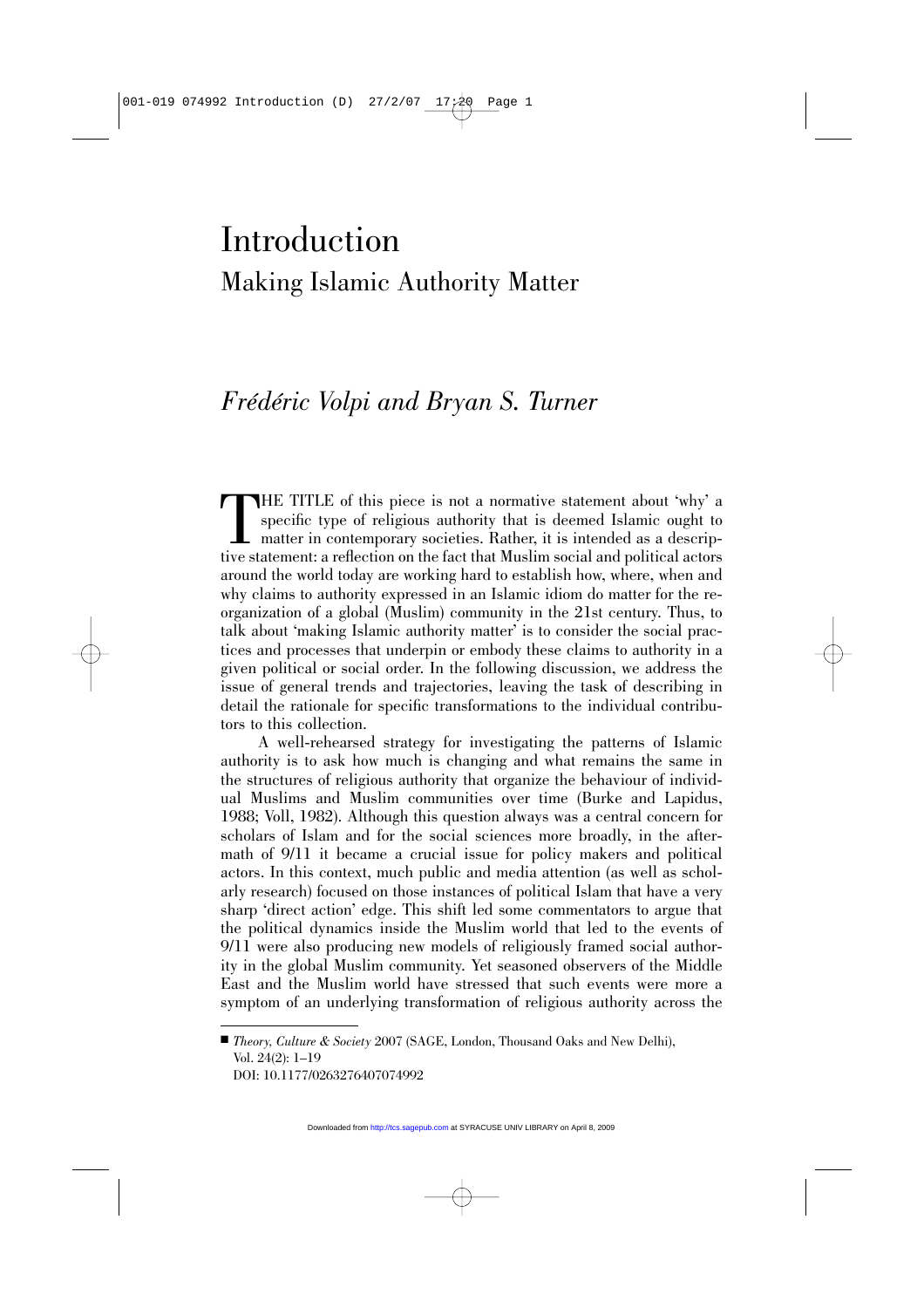Muslim world than a reliable indicator of change (Halliday, 2002; Roy, 2004).

Considering this issue from the perspective of the 'structure–agency' debate in sociology, one could invoke two fairly distinct explanatory narratives to account for such transformations of Islamic authority in the contemporary world. The agency moment of the narrative would emphasize the fact that many of the structures of authority that dominate our lives today are being contested. It may well be that individuals like George W. Bush and Osama Bin Laden – or, more benignly, Ayatollah Sistani and Tariq Ramadan – will have, or already have had, such an impact on these (Muslim) communities that they have conjured up a new framework for (Islamic) authority out of thin air. There can be times and places – the end of the Cold War or the beginning of the 'War on Terror', for example – when individual agents can be very successful in initiating a dramatic reorganization of social order. War and terrorism become the kind of locomotives of history, to employ a metaphor from Marx, that revolutions, their not-too-distant relatives, once constituted in modern societies.

The structural moment of the narrative, by contrast, would insist that the underlying processes, against which these peculiar religious claims to authority have to be understood, cannot be reduced to the behaviour of a few individuals in particular sites of power around the world. Instead, these processes represent large conceptual transformations that are slowly modifying the ideological outlook of Muslims and Muslim communities, as well as other religious identities, in response to a whole gamut of social, political, military, technological, economic and cultural changes that may be subsumed with varying degrees of helpfulness under the term 'globalization'. Furthermore, these general structural circumstances of Muslim transformation are deeply rooted in the history of the Muslim world and are not simply contemporary conditions of action.

Although the idea of globalization is itself conceptually and historically problematic, its use, especially with respect to contemporary religious phenomena, is inescapable. Suffice it to say that we reject the view, often associated with sociologists such as Ulrich Beck and Anthony Giddens, that globalization is a relatively modern development relating to the growth of global communication systems in the 1970s. The very expression 'world religions', when applied to both Christianity and Islam, indicates that these religions have been, since their inception, in an important sense globalizing forms of religious consciousness. Both Christianity and Islam had a clear notion of 'the world' for which their revelation was a major challenge. It is true that the pace of religious globalization has intensified – in particular we would argue after the Mujahidin's confrontation with secular Soviet forces in Afghanistan and after the collapse of the USSR. The consequence of the Afghan war was to disperse a peculiar brand of transnational militant Islam through the Muslim world and beyond.

The slow but seemingly ineluctable radicalization of Muslim youth in Iraq, Bangladesh, Indonesia, Malaysia and elsewhere is one manifestation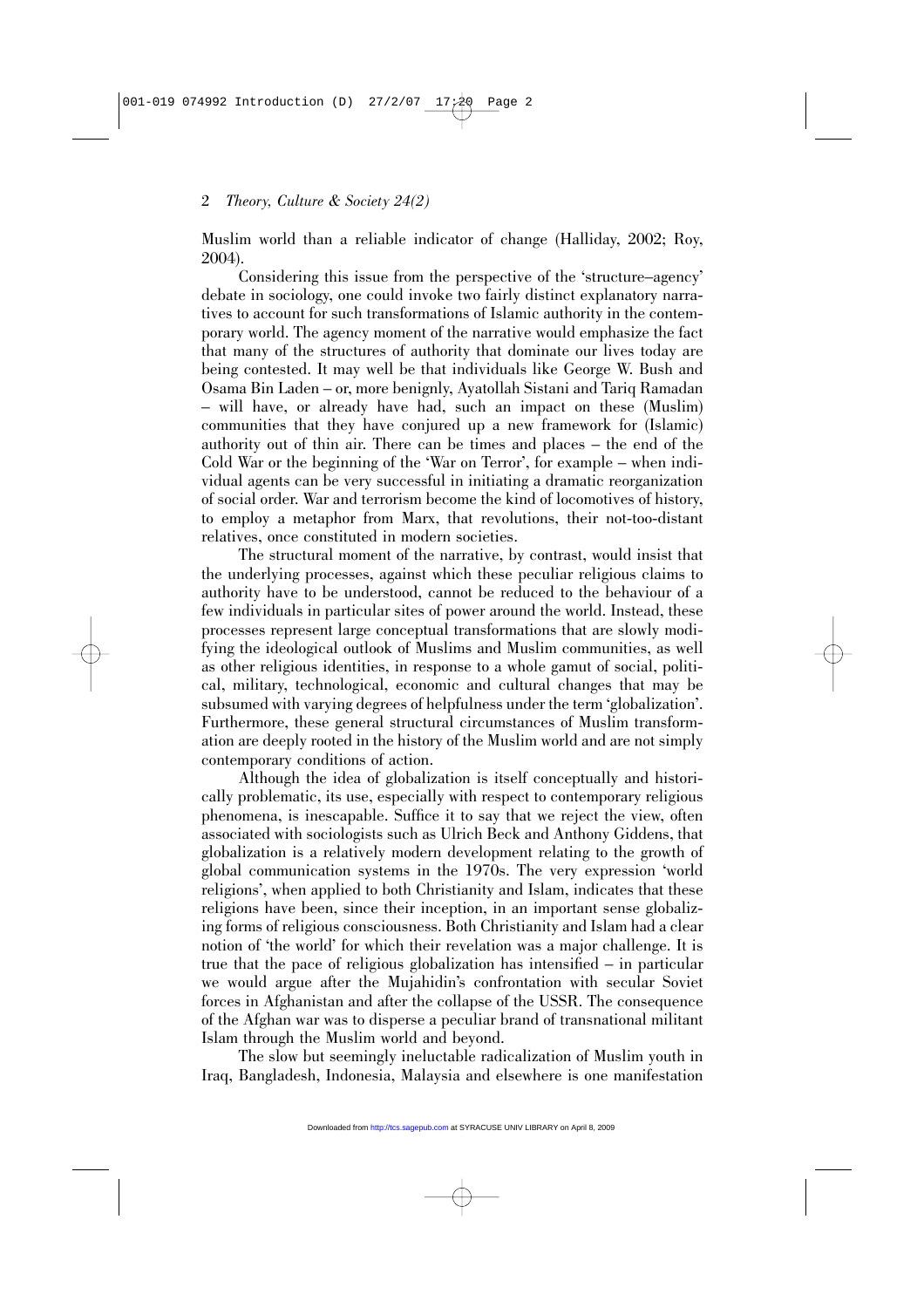of this globalization of political Islam. But these specific developments should not obscure an equally important phenomenon: the powerful revival of Islamic identity and membership that has been characteristic of Islam quite independently of the politico–military consequences of the Afghan war, the Gulf War or 9/11. The pace of Islamic globalization matched the global growth of Islamic institutions of education and training – from the many Quranic training institutions in Asia, where the memorization of the text of the Qur'an has such a lasting impact on the mental and cultural dispositions that are creating an Islamic habitus, to the new higher education Islamic institutes in Europe that cater for a generally wealthier and more sophisticated cohort of Muslim students. One crucial aspect of this transformation is the formation of identities and allegiances that underpin the social resilience of the communal expression of these representations. In a modern Western political lexicon that somewhat superficially accounts for religiously based identities, this process amounts to redefining – or refining – the meaning and boundaries of 'citizenship' in a globalizing world order.<sup>1</sup>

In this context, it may be instructive briefly to look back at the conceptual landscape that prevailed at the turn of the previous century to bring to the foreground the most striking metamorphoses of the problem and to gain some critical distance. How far we have moved away from the accounts of society, politics and religion proposed by Max Weber and Émile Durkheim is the contemporary intellectual issue underpinning core debates in the sociology of religion (Casanova, 1994). To look back to Weber and Durkheim should not to be construed as a last ditch effort to salvage their categories of analysis and to rebuild an overarching scheme that would replace the classical grand theories that these authors proposed in their own time – even though the status of grand theory was obtained by default. Rather, such a reflection is meant to help in identifying with greater clarity those social synergies that appear to retain strong causal relevance over time, and those that appear to become mostly ineffective.

Although we might be specifically critical of Weber's Orientalism in his sociology of Islam, his general framework for the analysis of religion remains, in some respects, congenial to our approach and our topic. It was after all Weber who, in his famous analysis of power, authority and influence, set the conceptual agenda for most if not all social science analysis of legitimate authority in the 20th century. Weber's contrast in religion between the religion of the masses (that is geared to bringing wealth and delivering health) and the religion of the virtuosi (that is geared to generating and conserving meaning) lies at the heart of much contemporary discussion of whether religion (of the elite) can withstand the encroachment of the religion of the masses in a consumer society. The recent furore over, for example, Mel Gibson's *The Passion of the Christ* or Dan Brown's *The Da Vinci Code*, can be taken as evidence of the threat to official orthodoxies from popular expressions of religion in Hollywood and in pulp fiction. Such manifestations of religion in popular culture well illustrate the threat of mass consumption in elite formulations of orthodox belief. It could be held that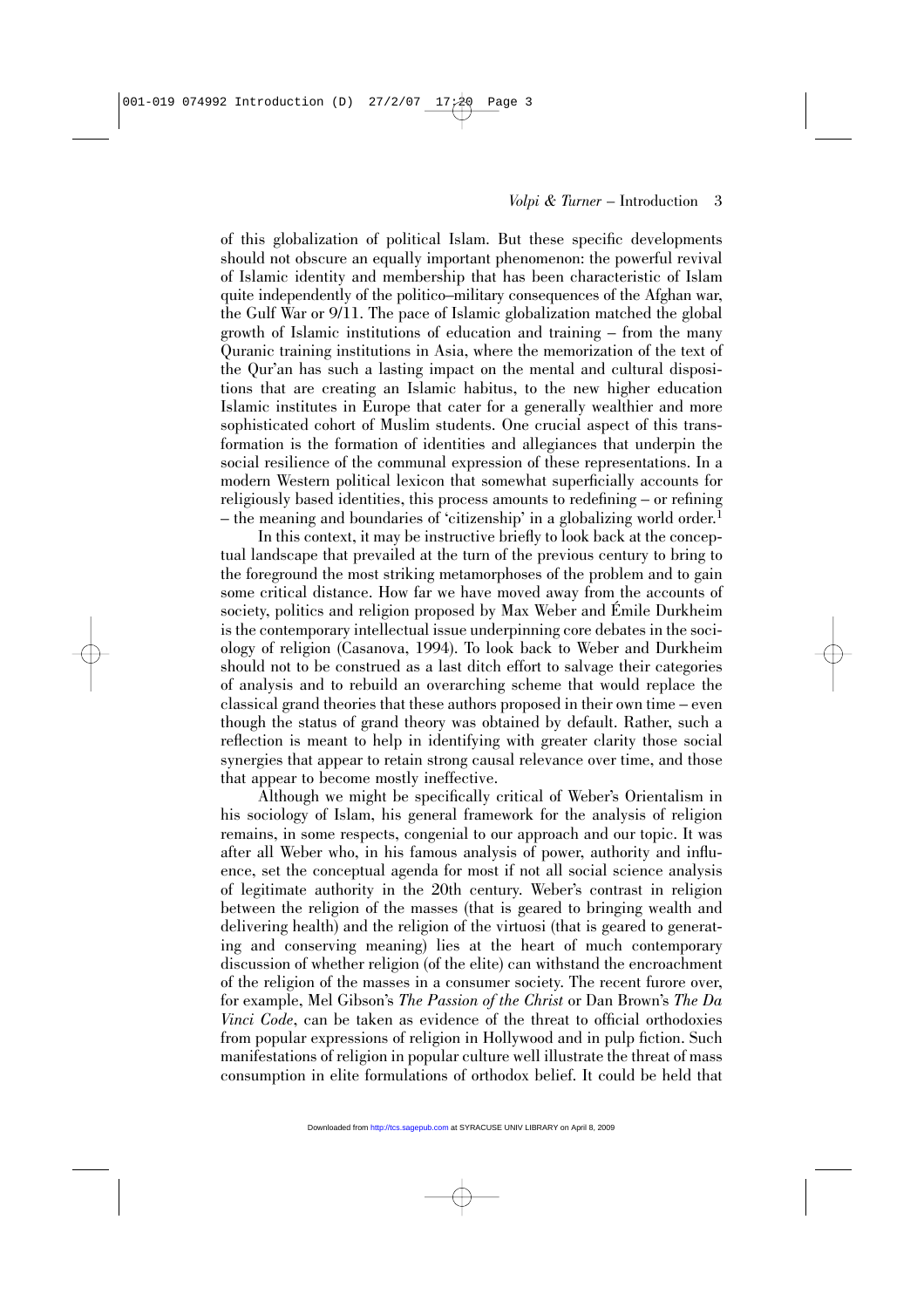popular or folk representations of religion have always been problematic, but these contemporary forms have an immediate, mass and global impact, and the popular interpretation of these forms cannot be controlled or supervised by powerful institutions such as the state or Church.

These new developments also present interesting intellectual challenges to Weber's charisma–tradition–rational model of authority, and in this sense sociology may have entered into a post-Weberian mode of analysis. In relation to the institutionalization of legitimate violence in the politics of the nation-state, the rise of 'global jihadism' (for want of a better term) at the turn of this century may signal that we are increasingly moving into a post-Weberian political order.2 In this perspective, the monopoly of violence that is considered legitimate may no longer be conceived as being increasingly located in the institutions of those autonomous nation-states that claim it. This point is evidently not an empirical statement about the oftannounced (and generally greatly exaggerated) death of the nation-state, but simply an analytical remark about the likelihood of this ideal type of institutional order increasingly becoming more relevant for social analysis.3 This post-Weberian evolution of legitimate violence is therefore not incompatible with the recent efforts by states and international institutions to reformulate international law (particularly in relation to *jus in bello*) in order better to deal with the kind of armed transnational movements exemplified by al-Qaeda (Ould Mohamedou, 2005).

Similarly, we may also be entering a post-Durkheimian society, where institutionalized religious hierarchies are no longer the driving force behind increasingly individuated forms of religiosity. We are not talking here about a classical case of the privatization of religion and an increased separation between the public and the private. What has become increasingly clear today is that there is no necessary convergence between the individualization and the privatization of religion (Casanova, 1994; Roy, 2004). On the contrary, the 'personalization' of religiosity can be and often is highly public. It may be 'my religiosity' but I want to show and enact my faith to the rest of the world, to all those individuals who define (or could potentially define) their religiosity in a similar fashion.

Charles Taylor proposes an interesting account of this post-Durkheimian order in relation to the transformation of the forms of religious experience and practice in Western Christianity. He points out that, unlike in the recent past, when religious experiences were mediated by collectivities in the form of institutionalized churches or national-based communities of beliefs ('denominations'), in the post-Durkheimian model religiosity is becoming personalized in the extreme (Taylor, 2002). Orthodoxy is increasingly becoming epistemologically irrelevant and the collective structures of authorities that ultimately found their justification in these constructions of religious knowledge are becoming redundant.4 This form of extreme individual subjectivity is perhaps most clearly expressed through personal blogs, where ordinary housewives and their ordinary husbands can record their daily activities, such as cleaning out the fridge, having affairs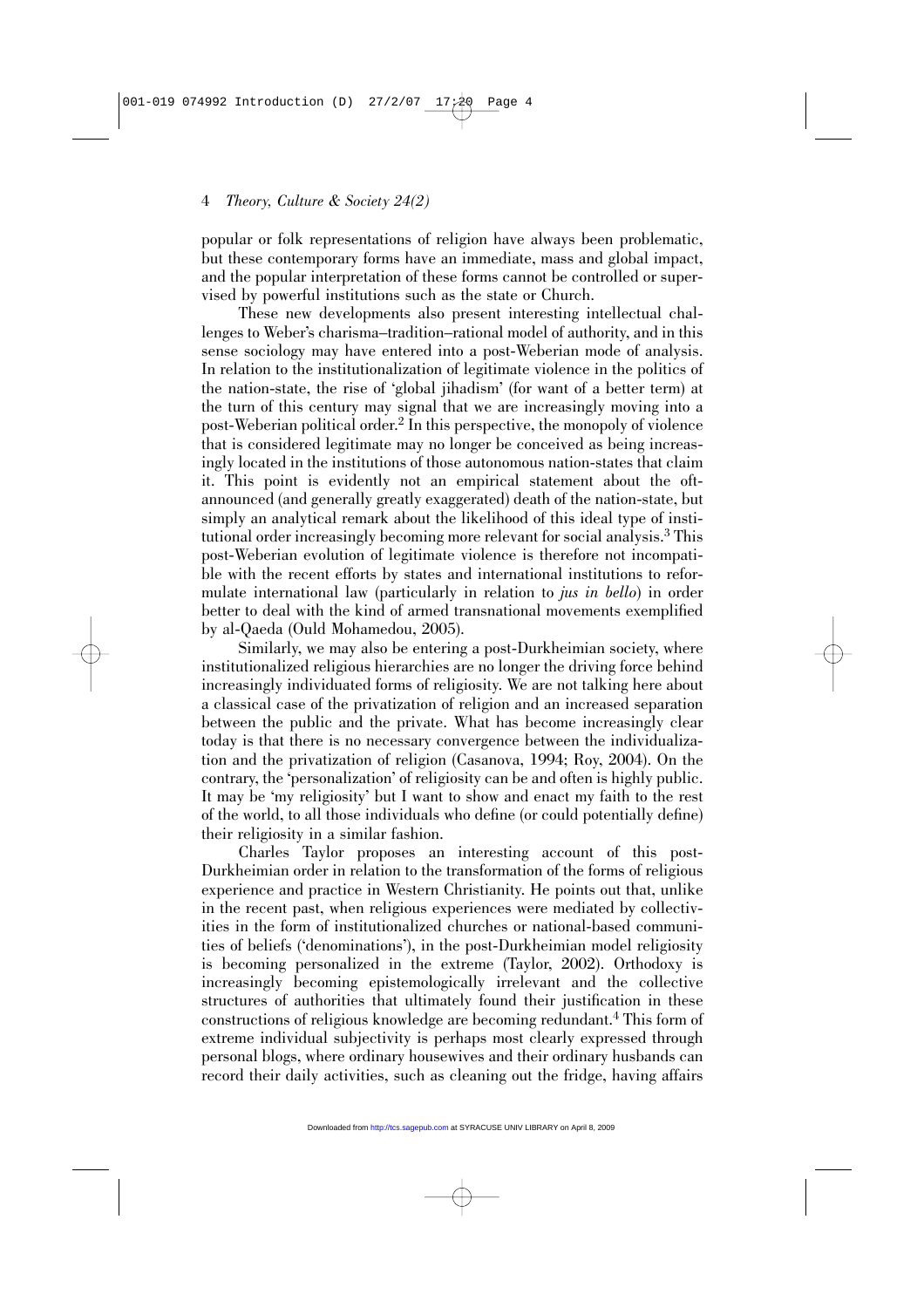and going to church, and share these intimate and mundane activities with the world. The paradoxical consequence is that this very subjectivity, which is also an important feature of modern spirituality, is itself the principal consequence of Western modernization.

Perhaps the conservative epoch of Roman Catholicism under the guidance of the late Pope might be an exception to the rule in a context where orthodoxy was stoutly defended by a reinvigorated Curia. However, informed diagnosis of the condition of the Catholic Church after the death of Pope John Paul II suggests that he failed to address, let alone heal, the deep rift between liberals and conservatives in the Church, especially over sexual mores. The current crisis of Catholicism is precisely a crisis of who has authority to speak. Similarly, the renewed prominence of the Shi'a clergy in post Saddam Hussein Iraq underlines the tension between the structural power of institutionalized religious hierarchies and the legitimization of their authority structure in a reinvented democratic order. The claims by Osama Bin Laden to speak for Islam and to issue *fatwas* against the West constitute a revolutionary break with tradition in which only established religious scholars in accord with traditional criteria and with proper communal consensus could issue a binding legal judgment. A deeper irony is that even Saddam Hussein – that arch spokesman of Ba'athist secularism – now appeared on TV as a traditional Muslim leader calling on the faithful to oppose the American infidels. The fact that some official institutions still remain highly visible and active is principally the result of the haphazard progression of the post-Durkheimian transformation across the world. Clearly today there are places and contexts where the functional rationale of these institutionalized religions can convince the believers to stick with them for now, for practical/instrumental reasons. Elsewhere, as in the case of the quest for 'Islamic identity' of Muslims in the West, the bulk of religious life and activities, and indeed the increase in religiosity, are being organized more and more in a quasi-solipsistic fashion at the individual level.

In relation to Christianity, Taylor suggests that the origin of this individualized religiosity can be traced directly to the socio-political environment that has been created in wealthy Western democracies in the 20th century. It was produced by a combination of consumerism and affluence on the one hand – which reduced the need for, and relevance of, traditional forms of religious solidarity and interaction – and it is the result, on the other hand, of the human (individual) rights culture that has developed in these political communities (Taylor, 2002). In particular, the growth of this human rights culture has reorganized all systems of authority and justification in terms of the rights of the individual, and the related need to maximize them in a context where they can only conflict with other individuals' rights. This culture of individual rights has yet to issue a charter of individual duties that an individual might owe to the community. In recent decades, a similar transformation can be seen impacting the Muslim community in the way it defines both religious authority and its relations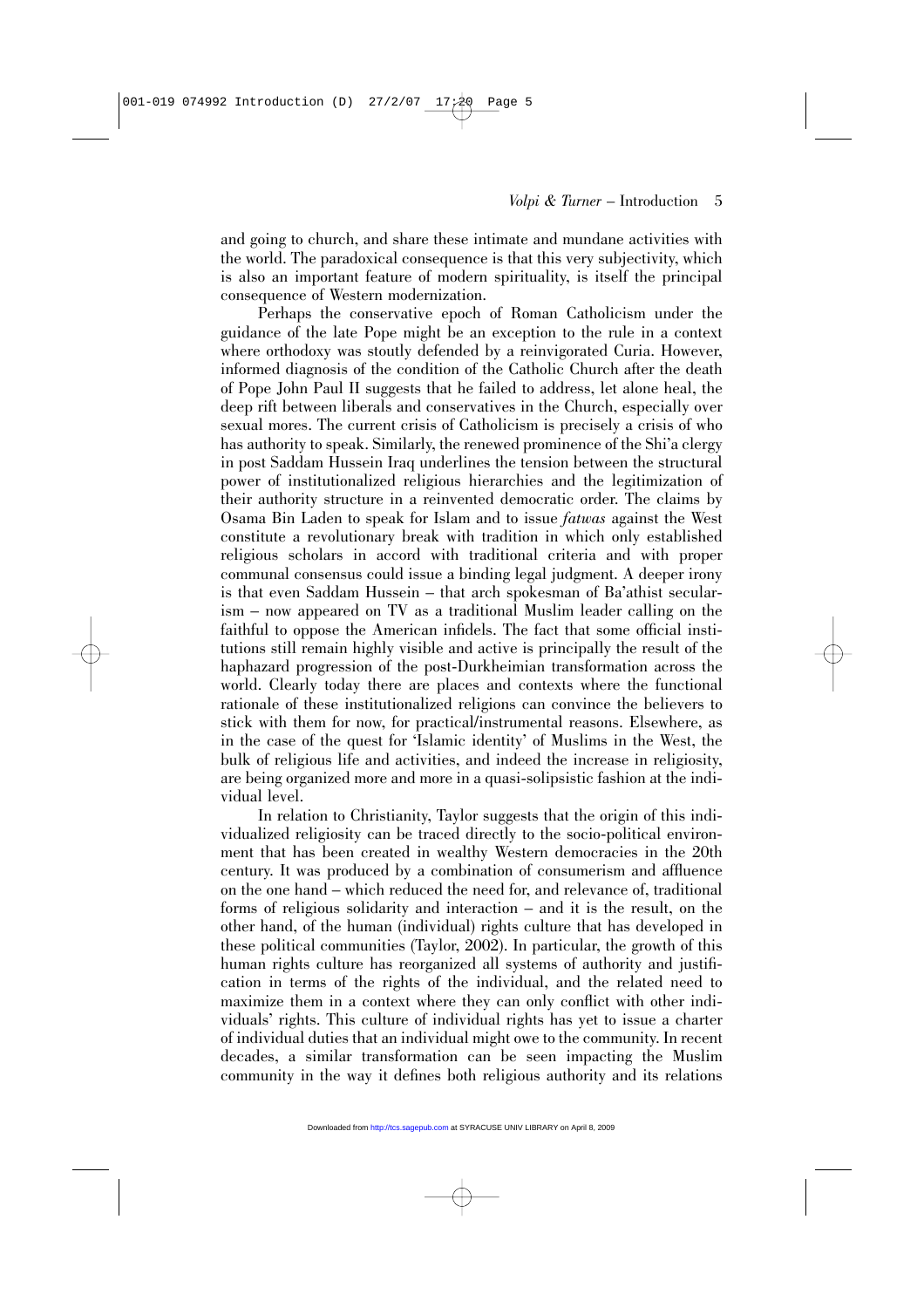with other systems of authority. Saïd Amid Arjomand pointed out that the emergence of a universalistic human rights culture has led proponents of a universalistic religion like Islam to try to merge the two forms of universalism to advocate or defend their position in terms of Islamic human rights or other similar combinations of concepts (Arjomand, 2004). When these notions become embedded in institutional orders – be it in the form of constitutions or legal systems – this phenomenon can lead to either the Islamicization of liberal constitutionalism or of the liberal institutionalization of Islamic interpretation (or both at once as the case of the new Iraqi constitution illustrates).

The issue of authority in a globalized world order and multicultural societies becomes especially problematic with respect to the interpretation of law. One important characteristic of Islam as a religious system has been the centrality of a working or practical consensus over legal norms. Whereas there was no shared term for 'law' in the Indo-European languages, there has been a common notion of 'order' underpinning the law-like orderliness of the natural world, the relations between God and men, and social relations within communities. This paradigm, in which law is equivalent to social order, was common to the Abrahamic religions and in these cultures there was no distinction between secular laws, rituals and the sacred. In this interpretation, both law and religion refer to custom, to the individual's place in the world and to order. In sociological language, the social norms of a community are merely manifestations of a greater *Nomos* that shields people from disorder or chaos.

With the development of the secular state in the West, law came to be conceived as the command of the state and hence laws were institutionally separate from both religion and morality. The decline of the Holy Roman Empire, the separation of Church and state, the decline of the authority of ecclesiastical courts and the emergence of law issued by a secular state were important stages in the separation of law from morality in the Western tradition. The positivist tradition went further in seeking to convert jurisprudence into a science and to remove any (subjective) evaluation of law. Moral rules and legal rules can only be distinguished by the procedures by which they come into existence, and the scope of positive law has to be determined by an appropriate official, such as a judge. In the sociology of the law, this command theory was developed by Weber in his definition of the state as that institution which has a monopoly of force in a given territory. This positivist tradition was hostile to the legacy of natural law in which just laws expressed a (religious) notion of the good society. In the natural law tradition, procedural correctness was never a guarantee of the existence of a just law. In the West 'legality' and 'legitimacy' came to have separate and distinctive meanings and significance.

Before the rise of the modern state and the development of secular legal systems, it was not possible to make such clear distinctions between law, religion and morality. In the Abrahamic religions, for example, religious laws determining the relationship between people and God, and people and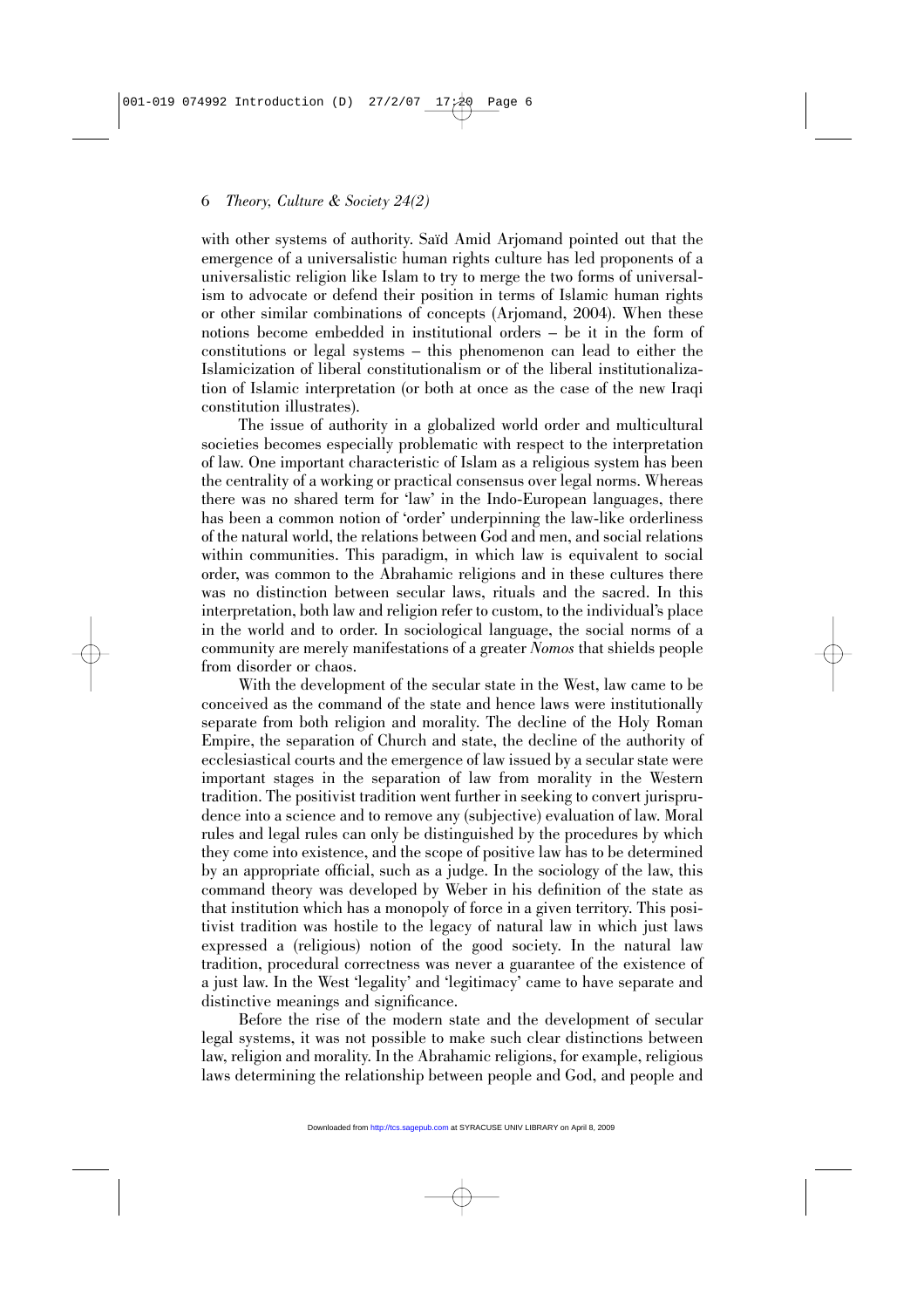community were produced by revelation and their authority depended on charismatic powers. The ultimate authority of the law was divine. In Judaism, the texts dealing with law and ritual were known as the *halakhah*, the root of which means a way or path. In this sense it describes the customary ways of the people. More specifically, it describes religious customs. Moses was the central prophetic figure behind halakhic laws, because it was through Moses that God revealed the law. Islam shares with Judaism this centrality of law to ritual and religious practice. The Prophet was the divinely appointed lawgiver of the community and subsequently the caliphs were deputies responsible for the good order of the Household of Faith. The Prophet created a polity at Medina that was held together by a constitution that spelt out the legal obligations of newly converted tribes to Islam and, on his death, when some tribes attempted to terminate their contract, the Apostasy War broke out. The *Shari'a* or Holy Law is governed by *Fiqh* or understanding, and in Sunni Islam there emerged four major schools of law (Hanafis, Hanbalis, Malikis and Shafi'is). Shi'ite Islam had its own systems. The term *Shari'a* means literally the way to the watering place, namely the source or fountain of life and good order. Islam has no church or priesthood, and in this sense its legal structure is the core of its religious consciousness and the expression of its social solidarity.

Because Islamic legal systems were often dislodged or reorganized by Western positive law during colonization in the 19th and 20th centuries, in the postcolonial period there has been a significant revival of Islamic legal thinking in order to modernize legal practice and to make the impact of Islamic law more widespread in the community. This modernization of law often results in legal pluralism, as in Malaysia for example, where *Shari'a* competes with English common law, tribal codes and human rights legislation (Peletz, 2002). In the Malay case, we might say that Islamic legal practice has been modernized by lawyers who implicitly shared Weber's critique of the 'irrationalities' of traditional Islamic legal practice. And so *Shari'a* has been made more central by lawyers who were as often as not trained in English legal practice, who wear pin-striped suits rather than customary garb, and whose mental attitudes and professional *habitus* are distinctively Western. This development is not to say, however, that *Shari'a* has achieved a dominant or monopolistic position. Rather, it is modernized and shares the legal stage with international law, human rights conventions, global corporate law and an English common law tradition. In this context, how is the authority of religious law discovered and how is it implemented?

In our view, legal pluralism must lead to new questions, and possibly new answers, about the status of religio-legal norms. The debate about authority in Islam is underpinned by the realization that the debate over the opening the gate of interpretation (*ijtihad*) in modern Islam has produced, not a restoration of tradition, but a modernization of Islamic legal thinking and practice. In short, the attempt to impose or implement *Shari'a* in postcolonial and multicultural contexts has brought about a wholesale debate about the relevance and nature of Islamic legal custom in new contexts. As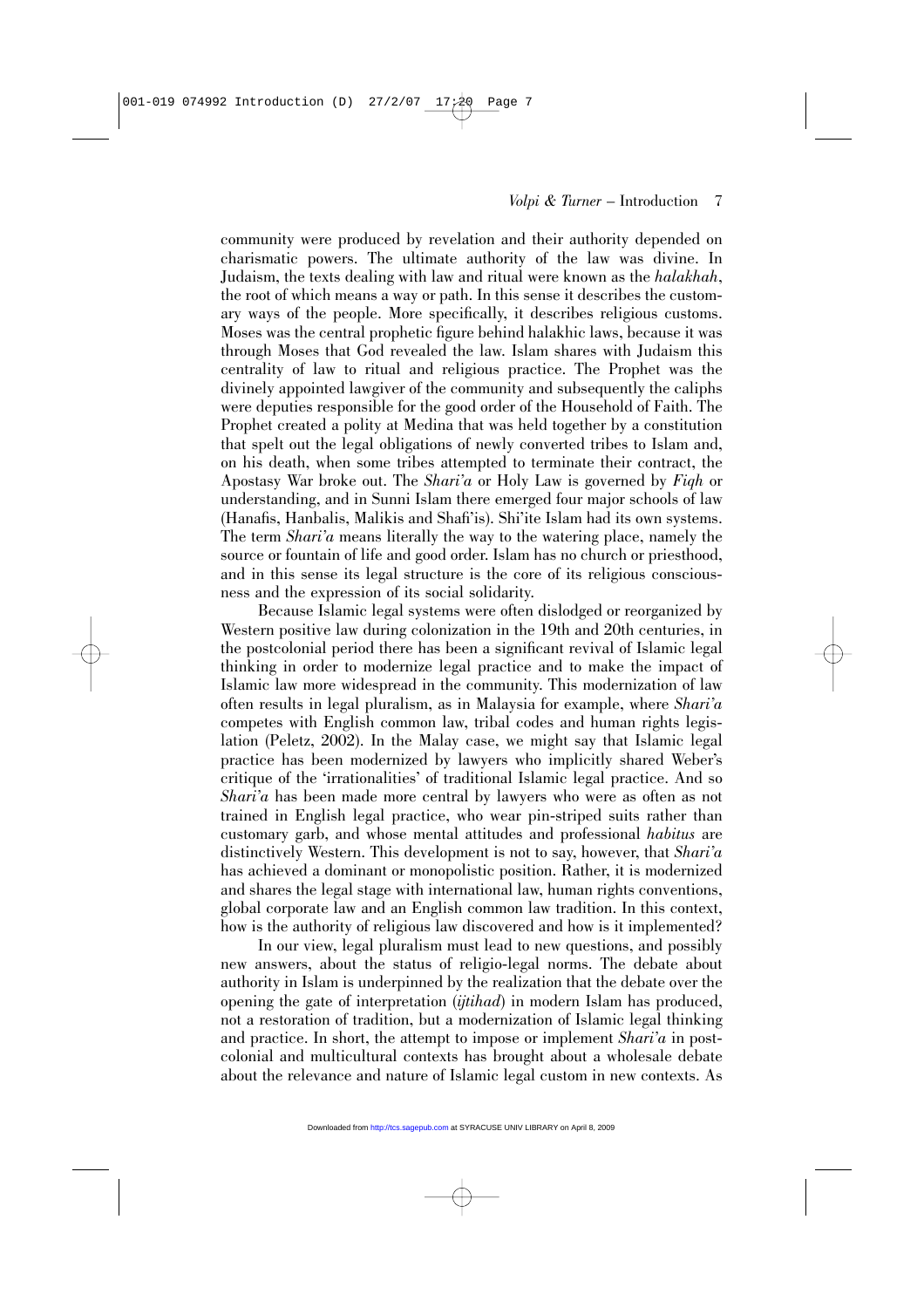the contributions in this collection show, modern communications technology has greatly facilitated this global legal discussion. Because of the weak institutionalization of religious hierarchies in most Islamic settings, the legal debate over authority becomes localized, devolved and fissiparous. It is difficult to impose any transnational authority over this debate, where local mullahs pass legal judgments on websites for an audience that has no clear cultural or spatial boundary. The fundamentalist or maximal view that *Shari'a* has to have some sort of monopoly or definite authority becomes very problematic in a context of legal pluralism, and especially in diasporic communities where innovation is an inevitable outcome of migration and cultural adaptation.

The most conspicuous embodiment of this tension between the 'old' and the 'new' modes of social organization today is the debate over multiculturalism in Western democracies. At one level, the renewed prominence of religiously phrased authority is tied to the thoroughgoing application and implementation of the liberal principles forming the telos of these polities. It is part and parcel of the current discourse about justice and fairness, in which religious communities are seen to have the same claim over rights as other socio-cultural groups. From a policy perspective, one need not invoke essentialist arguments about the genuineness of the authority emanating from the Islamic tradition in order to construct a narrative that highlights the contemporary social relevance of this type of communal affiliation, the relevance of these customs to the well-being of the community as a community and the well-being of individuals as members of that community. The deliberative rationale of this debate is part of the contemporary liberal attempt to identify all legitimate rights claims and the means to address them in terms of procedural justice.

A policy perspective nonetheless has to cope with obvious political problems. For American sociologists on the right of the political continuum, such as Nathan Glazer, the multicultural project of the United States has failed (partly because it provides no real solution to the social and political problems of the black community). Sceptics of past programmes to accommodate cultural difference see multiculturalism as a threat to the coherence, indeed to the authority, of the American republic. Similarly, it could be argued that multicultural strategies in the United Kingdom have failed the youth of the country, especially young men, who find themselves economically and culturally marginalized even when they are able to claim to be black British. In practice, these issues are context-dependent and generally subservient to the dominant political discourse in each national setting. Thus Trevor Philips, the Head of the Commission for Racial Equality in the United Kingdom, could wholeheartedly declare about the integration of varied communities in national life that 'we are just better at it than anyone I can think of' and 'we can thank our lucky stars that we are not American, French or Dutch today', despite pointing out a few minutes earlier that it was not a legal offence in the United Kingdom to discriminate against someone on the basis of his or her faith (Phillips, 2004). Scepticism about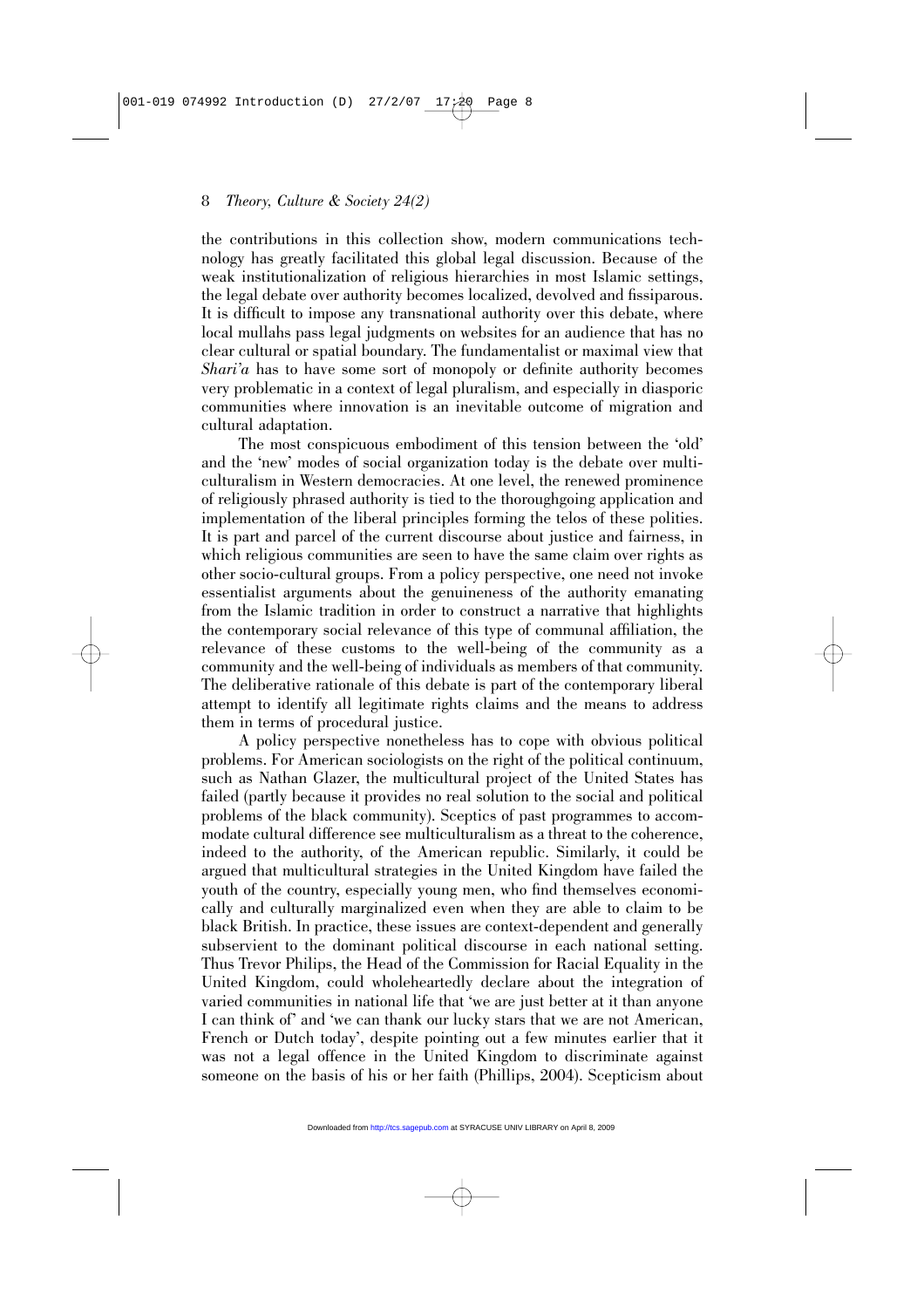the wisdom of multicultural recognition of difference and a return to strategies of integration have become common orientations of governments in Australia, the Netherlands, Denmark, the United States and the United Kingdom.

The policy debate over multiculturalism is informed by a theoretical framework grounded in the political and socio-legal norms and practices of the Western liberal tradition. There is an ongoing debate about how far this tradition frames the options available to contemporary societies. Is there a need necessarily to embrace a series of substantive values or positions on the contents of liberalism or multiculturalism, or it is enough to have some minimalist commitment to agreed procedures in order to get some acceptable level of social harmony? Even a minimalist pragmatic approach recently advocated by Richard Rorty contains some clear reservations on the utilization of religious identity markers (Vattimo et al., 2005). Conversely, Seyla Benhabib (2002) is quite explicitly building on liberal democratic theory to map out the possible avenues and boundaries for a contemporary model for multiculturalism. In any case, such forms of liberal multiculturalism are open to challenge on the grounds that they are too 'shallow' and fail to consider alternative ways of organizing and prioritizing the different public and private goods under consideration. Unsurprisingly, there have been other attempts at rethinking the relationship between Muslim and non-Muslim communities in liberal-democratic settings from an Islamic perspective, with Tariq Ramadan being probably the most noticed voice in this debate in recent years. Ramadan is particularly careful not to turn the opportunities for political participation available to the Muslim community into a lower form of socio-political engagement in a liberal multicultural framework. In effect, in *Western Muslims* he makes the tense proposition that 'one gets involved in politics not in the name of "my people" but before God and in conscience, in the name of inalienable principles. As a result, the community of faith is essentially opposed to any form of communitarianism' (Ramadan, 2003: 147).

In the contemporary context, whichever position Muslim intellectuals may choose to adopt vis-a-vis multiculturalism, they are always open to an internal critique saying that they are 'tainted' by non-Islamic ideas and practices and no longer able to speak with a genuine 'Islamic' authority.5 The internal debate over 'proper' Islamic practices is currently dominated by a non-reflexive notion of a return to the 'fundamentals' of Islam that limits the possibilities for a conceptual reorganization of *doxa*. Even innovative thinkers in Western settings are careful not to challenge directly a literal reading of the scripture (for example on stoning) from a theological position, but argue instead for reform from the standpoint of political expediency. From a political perspective, however, the fact that liberal political orders recognize that some of their citizens organize their lives in accordance with the demands of religion, and therefore recognize to some extent the relevance of some religious structures of authority for the exercise of their secular administrative-legal system, potentially exacerbates the dilemmas of Islamic authority. The dilemma faced by liberal policy makers is that, by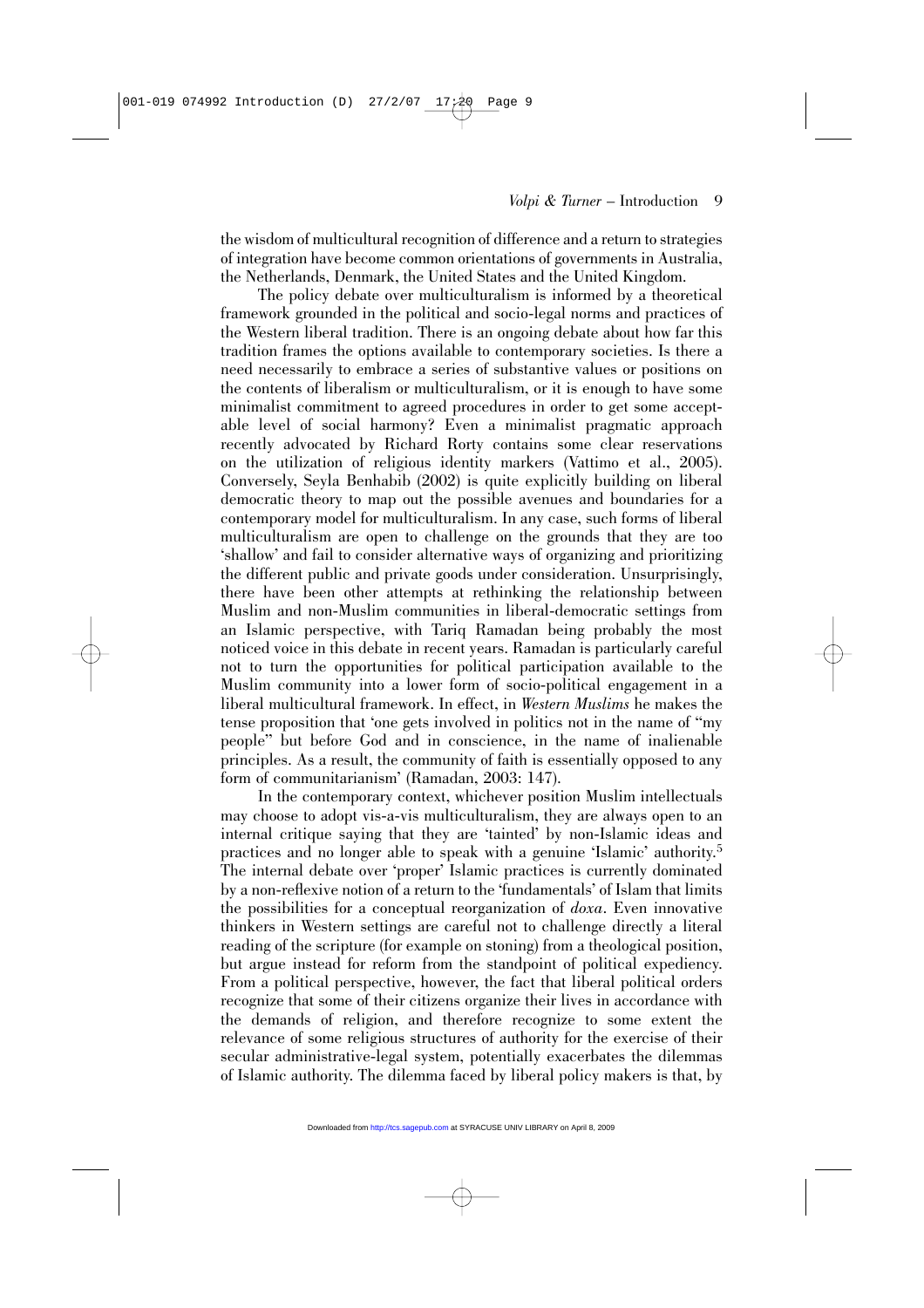institutionalizing their relationship with representatives of the Muslim communities, they may undermine the claim of the latter to be genuine bearers of the Islamic tradition. Political engagement means bringing into the public sphere those religious disagreements that might have been only scholarly debates in the first instance. It also forces individual Muslims to choose, as Muslims, a strategy of engagement (or non-engagement) with those very liberal orders that wish to recognize the relevance of Islamic authority for the political and socio-legal organization of the national community.

The recent examples of the debate over the creation of a French Council on the Muslim Faith (Conseil Français du Culte Musulman [CFCM]) shows how the tentative engagements of the French government with its domestic Muslim constituency created strong tensions over who should be speaking for these communities and on what basis.<sup>6</sup> This issue of authority in the public sphere and in relation to the state has always been a crucial component of the practice of Islam, but it takes on a particular significance in the Western context as Western Muslims are relatively disconnected from pre-existing structures of power, religious and political. There they have greater opportunities to explore what the foundations of this Islamic authority ought to be, or might be in relation to a virtual learning community and its networks of validation. In its turn, this process cannot but have a longterm impact on those Western governments (and societies) that merely propose a 'light' version of multiculturalism – thereby trying to create a niche for diverse expressions of cultural particularity that would not have any far-reaching consequences for the constitution of the society as a whole. In the French case, the CFCM, which was set up with the help of the Interior Ministry, has increasingly used the institutional tropes at its disposition to challenge the more secularized/liberal policies of the government in the name of a more Islamic rationale for policy reform.

The tension identified earlier by Taylor in Christianity is replicated in the Islamic context. The attempt by scholars and ordinary faithful to free themselves from unwieldy juridical-historical traditions and from a particularistic national/communal ethos in order to reconstruct a better, purer and more cohesive structure of interpretation leads to ever more individuated forms of religious authority (often mediated by the global media). Unavoidably, without institutional structures to define and implement these interpretations as authoritative, what is being created is an ever more complex tangle of conflicting 'rights' and 'duties'. Even an organization like the European Council for Fatwa, which endeavours to put forth the foundations for a common set of rules and practices across Muslim communities in Europe, relies ultimately on nothing more than the willingness of individual Muslims to recognize their judgments as legally binding.7 All of these debates over who now speaks on behalf of Islam are exacerbated by the deepening rift between Shi'ite and Sunni Islam. This rift is not simply a problem in the representation of Islam in the West, but throughout the Muslim world. The very attempt to settle upon an orthodox or fundamentalist interpretation of Sunni Islam necessarily brings into issue the legitimacy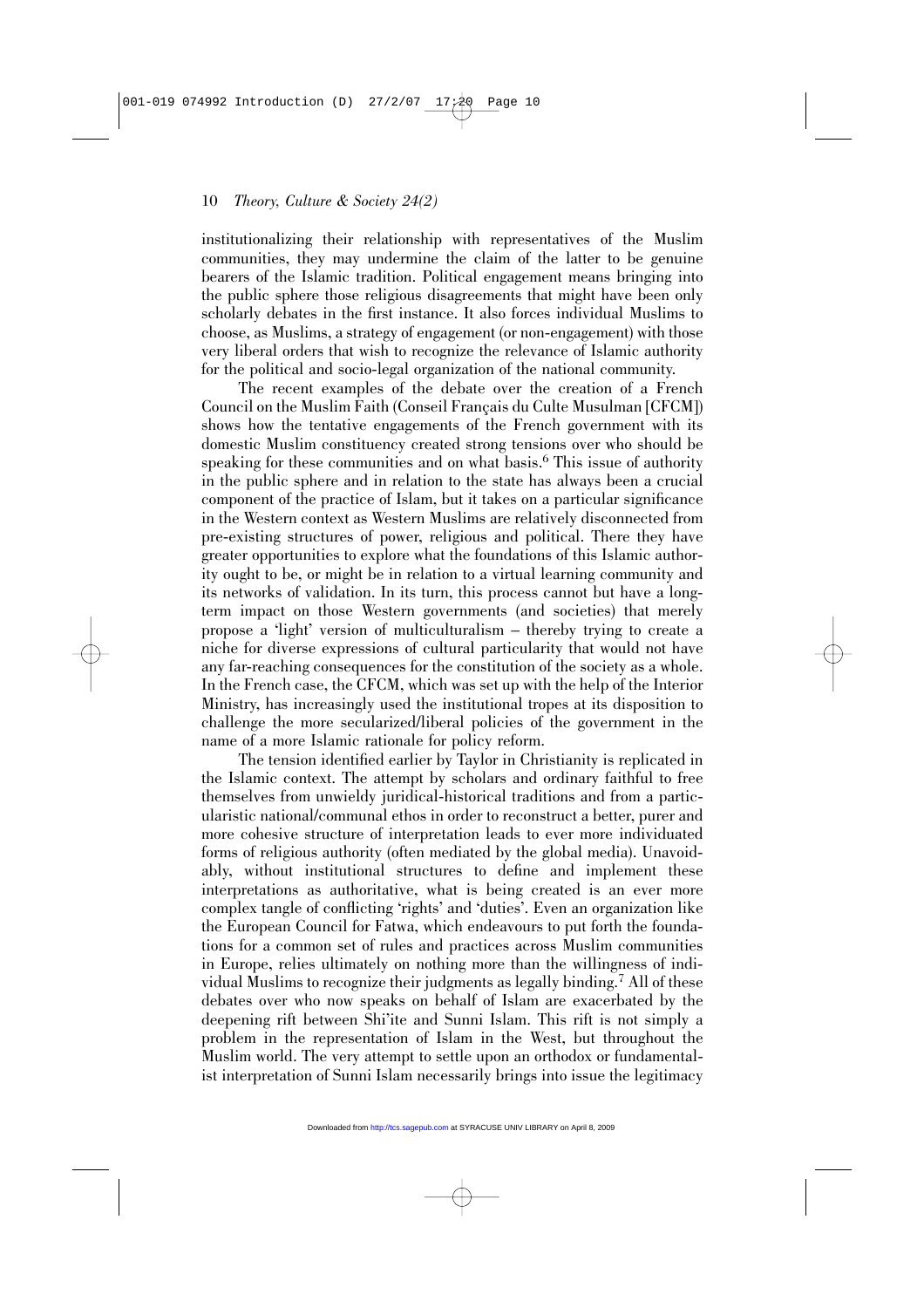of Shi'ism, Ismaili traditions, the acceptability of the Ahmadiyah movement in Indonesia or the legacy of Sufism. As deviancy theory in sociology has demonstrated, the vigorous defence of core norms must necessarily amplify deviance and so the orthodox members of any religion tend to see themselves as surrounded by a sea of apostasy.

This is the double bind that Muslims increasingly face with the development of a more sustained and generally more open discourse throughout the *Umma*. As Peter Mandaville suggested, new forms of communication and the greater accessibility of Islamic texts allow Muslims to take their development as Muslims into their own hands, to become less reliant on established sources of authority, and to become more aware of their own diversity as a community and therefore produce a more supple and subtle Islamic 'doctrine' (Mandaville, 2001). Yet, such opportunities come at a price. The emergence of new practices of transnational Islam and new concepts of Muslim identity currently thriving in the new media/online community are, temporarily, free from constraints and often without obvious direct implications for the author. But discourse, particularly discourses about religion and its inescapable authority over human life, do not occur in a vacuum; ultimately, these discourses have to be re-embodied and authority displayed in the public space (most vividly through violence). The competitive claim to legitimacy and authority between an infinite number of voices has an inflationary impact on the claims to superiority. To demonstrate my orthodoxy against your claims, I must increase the stakes, and the most promising route to such a claim is to demonstrate that my interpretation of the Law is more comprehensive, more demanding, more exacting and more all-embracing. The spiral of claims inflates the criteria by which orthodoxy may be finally judged. If this argument is valid, then, over time, everything in the everyday world – what I eat, with whom I have friendships or how I dress – becomes a basis for defining orthodoxy.

Today, the many opportunities that Muslims have for reconsidering carefully and with a greater intellectual freedom some of the tenets of their religious practices coincide with a profusion of arbitrary authority structures that seek forcefully to impose their views as authoritative. The global 'noise' generated by the media (new and old) ensures that the subtler interpretations of the Islamic (or liberal) tradition can only painstakingly be put into practice, as they require, above all, the active participation of enlightened agents. In effect, much of the contemporary 'noise' about Islam involves interpretations based on a fairly simple model of epistemic rationality. This trend of thought that is ubiquitous in the Islamic debate is the drive towards scripturalism or, more precisely, neo-scripturalism.

By neo-scripturalism we mean not a return to the prominence of some traditional methods of accessing the religious text, such as rote learning of the Qur'an and the recognition of the scholarly authority of those people able to achieve it. Clearly this process is still relevant in many parts of the Muslim world and community, but, in sharp contrast with previous periods, such a direct way of accessing the scripture can be challenged. Thus, in the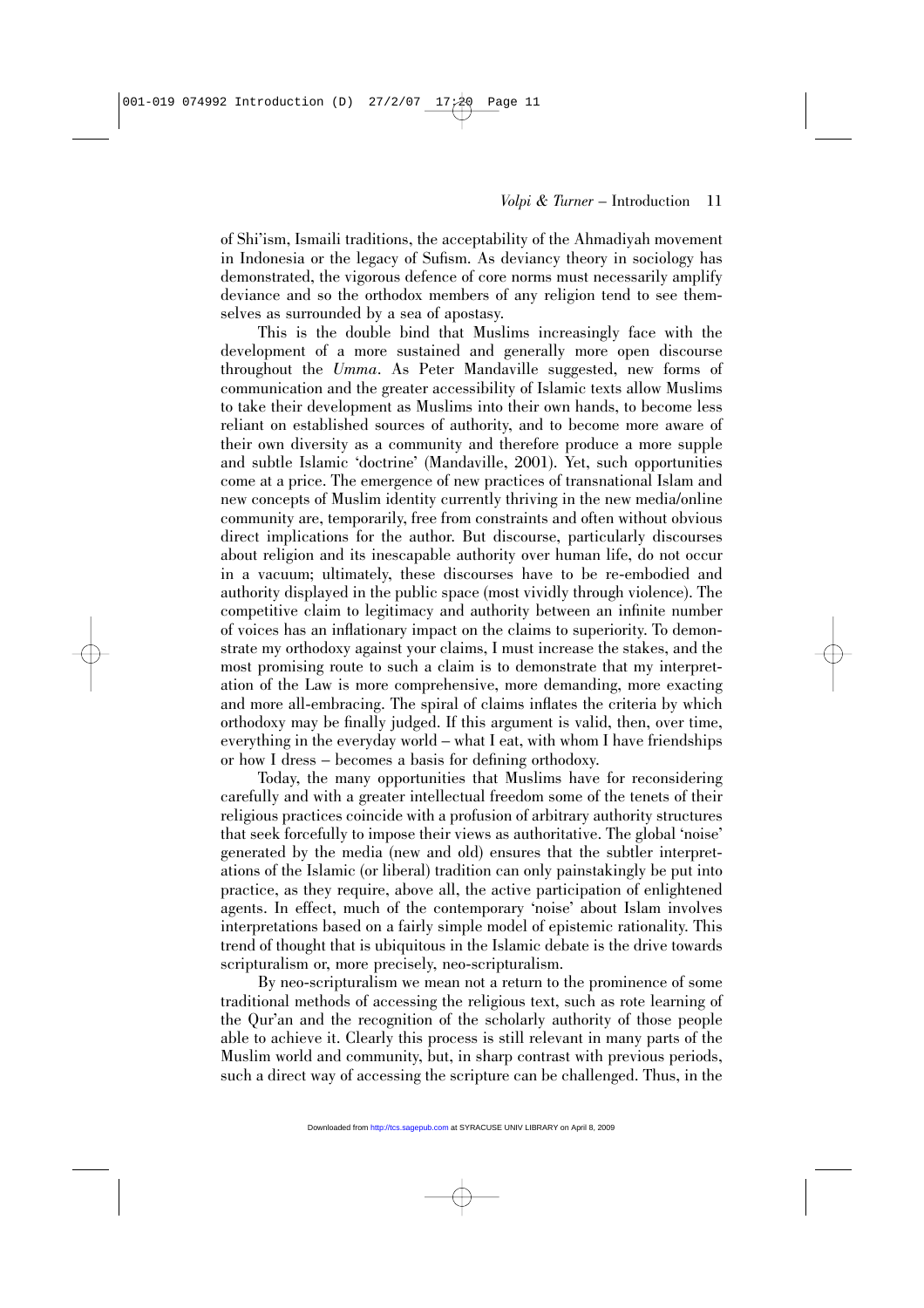Westernized setting of a London mosque, the imam of a well-established Muslim community of North African origin could criticize the imam of a neighbouring mosque on the ground that 'he only knows the Qur'an by heart' and that 'he can only speak Arabic'.8 This example does not illustrate that one type of authority (traditional learning) is simply being replaced by another (scientific learning), but rather shows that scholarship based on direct access to the sacred text in its original language is not necessarily a trump card for making credible claims to religious authority.

To interpret from original sources is to produce what we may identify as an original 'work of art' – it is a hermeneutic experience that requires not only a theoretical knowledge of the text but also a practical knowledge of its mode of application in different circumstances. For ordinary believers to follow this judgement requires not only that they recognize the theological expertise of the interpreter but also that they trust his or her ability to interpret the text in these circumstances. This trust is a commodity that is more readily available and usable in close-knit communities than in newly (re)created Muslim networks. In communities well attuned to the modern mass media and the new information technologies, in contrast to tight-knit groups, each act of interpretation is immediately (though not necessarily directly) challenged by a wide array of readily available alternatives, many of which may also be direct original interpretations from the sacred text. What we obtain is not a straightforward privatization of knowledge and authority but rather a multiplication of authorities on the sacred text in what remains a two-tiered global communal order. Borrowing from the terminology of Beck and Giddens, we would call this not reflexive modernity but reflexive traditionalism. It does not necessarily emulate the culture of rote learning, but attempts to defend a tradition that is discursively constructed.

Today, as much as at the turn of the previous century when the notion was popularized among scholarly Islamic circles by the reformist Muslim intellectuals Jamal al-Din al-Afghani and Muhammed Abduh, what can provide a reliable indication of the authority of these interpretations is simply the use of 'reason' (Abduh, 1966; Enayat, 1982). Now, as then, the basic principle is that the Qur'an contains a set of rational prescriptions that can be understood by the rational mind of the believers once they have been clearly explained by the proper religious authorities. And this explanation of the text, once found, is to be kept preciously. Hence, the main task of the scholarly elite is gradually to construct a cohesive body of rational interpretations of the scriptures that would reflect the original message of the sacred text for the community. In this way, regardless of their mastery of the actual text, the faithful could rely on an increasingly coherent body of authoritative interpretations that scholars had built in order to devise their personalized blueprint for religious, social, political and cultural activities – more effectively than they would if they had to ask any particular Islamic scholar. This accumulation of 'definite' statements on the scriptures in the modern period (mostly cut off from the pre-existing body of theological and judicial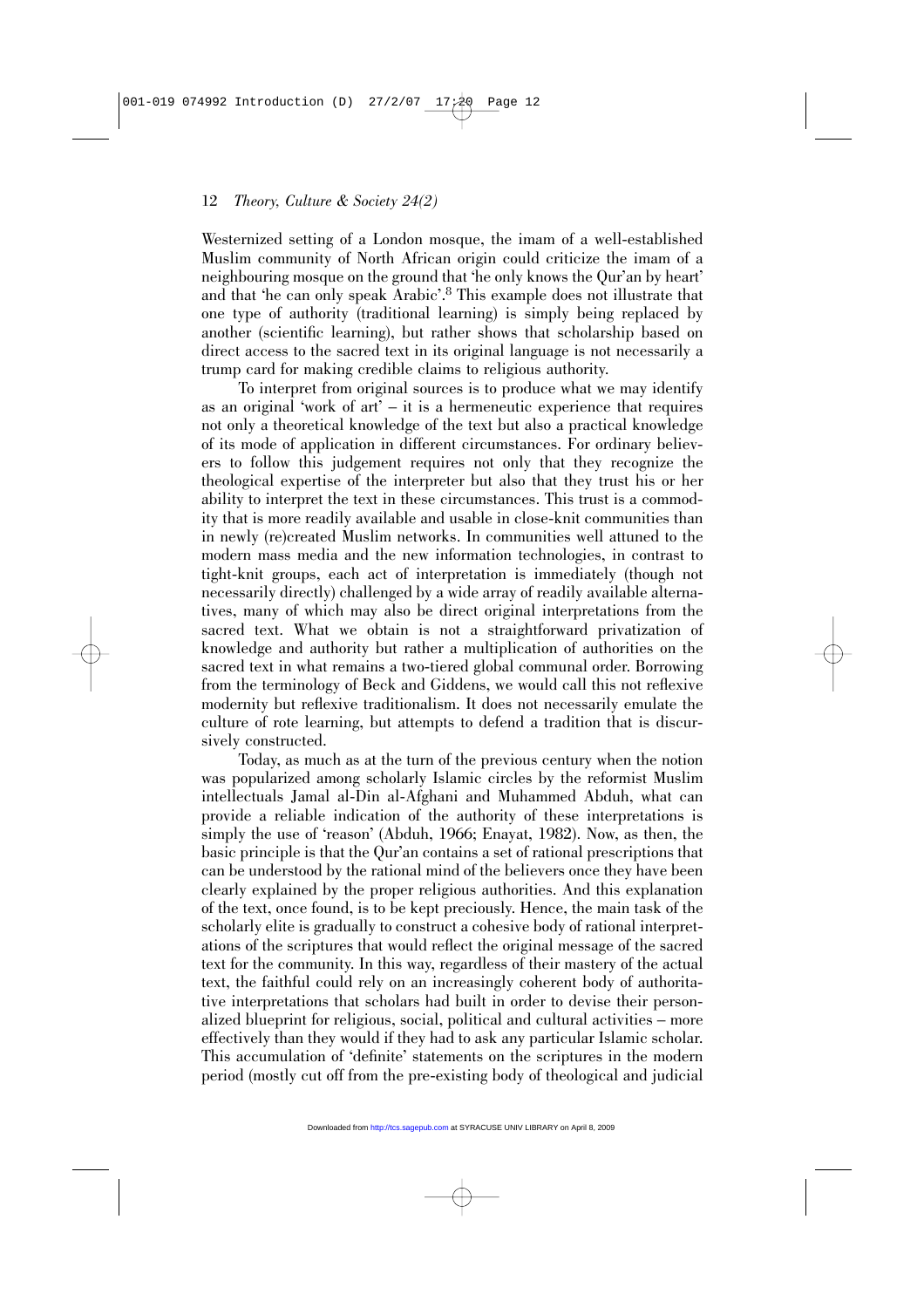interpretations) underpins the spread and consolidation of contemporary forms of scriptural Islam – be they called Islamism, Wahhabism and so forth. And it constitutes perhaps the more pernicious form of closure of the Islamic 'archive', as defined by Mohammed Arkoun (2002).

The strength of those multiple yet similar neo-scripturalist readings of the sacred text that have become truly global in the last couple of decades resides precisely in their identification of a relatively stable set of basic principles and understandings that can be easily communicated to a mass audience. These readings form a set of mutually supportive strategies to describe and understand the religious, social, political and cultural world and Islam rationally (in an instrumental sense). This is the kind of discourse on Islam that can easily be found and implemented in London, Paris, Baghdad, Riyadh or Jakarta. It encapsulates the kind of questions and answers that one can easily identify even in the most superficial discussion about Islam, and is ubiquitous, as any web search may demonstrate. For the proponents of alternative, non-scripturalist ways of reading the sacred text, the main difficulty (and their main scholarly strength) resides in the originality of their discourse. This originality, uniqueness even, ensures that their message can easily get lost among the background noise that constitutes the bulk of the information that is available in the mass media. This background noise, as much as traditional factors such as charisma or institutionalization, becomes a determining element in the construction of contemporary forms of Islamic authority. Too much information produces too little knowledge.

At this point we may perhaps take stock of the distance that separates us from the early 20th century, and from the Weberian and Durkheimian models that set the tone of the debate then. Today, there clearly remains authority in the religious world, but this authority is to an ever-increasing extent purposefully mediated by the individual, who becomes as much the final assessor of religiosity as his/her practice of individuated religion allows. In the Muslim context, it also means that once this new freedom of interpretation exists – and by this we mean epistemological freedom in general, not simply *ijtihad* – then a return to the structured form of religious authority that existed throughout most of our recent history is unlikely. What we obtain is an increased form of intersubjectivity, intermixed with a functional type of anarchism in so far as religiosity has a de-institutionalized and de-nationalized political edge to it. Although this development is true for all religions, it has a special impact on Islam, within which there is no institutional authority such as a Church and within which competition between scholar-jurists is the norm. Furthermore, as Islamic communities experience global pressures of migration, especially in Bangladesh, Pakistan and Indonesia, the problem of acculturation in majority host communities raises acute and often new questions concerning proper practice. Being a 'good Muslim' requires a lot of interpretive activities in largely uncharted waters. Can a 'good Muslim' have a Jewish friend? Can a 'good Muslim' tolerate a neighbour who keeps a dog in their high-rise flat?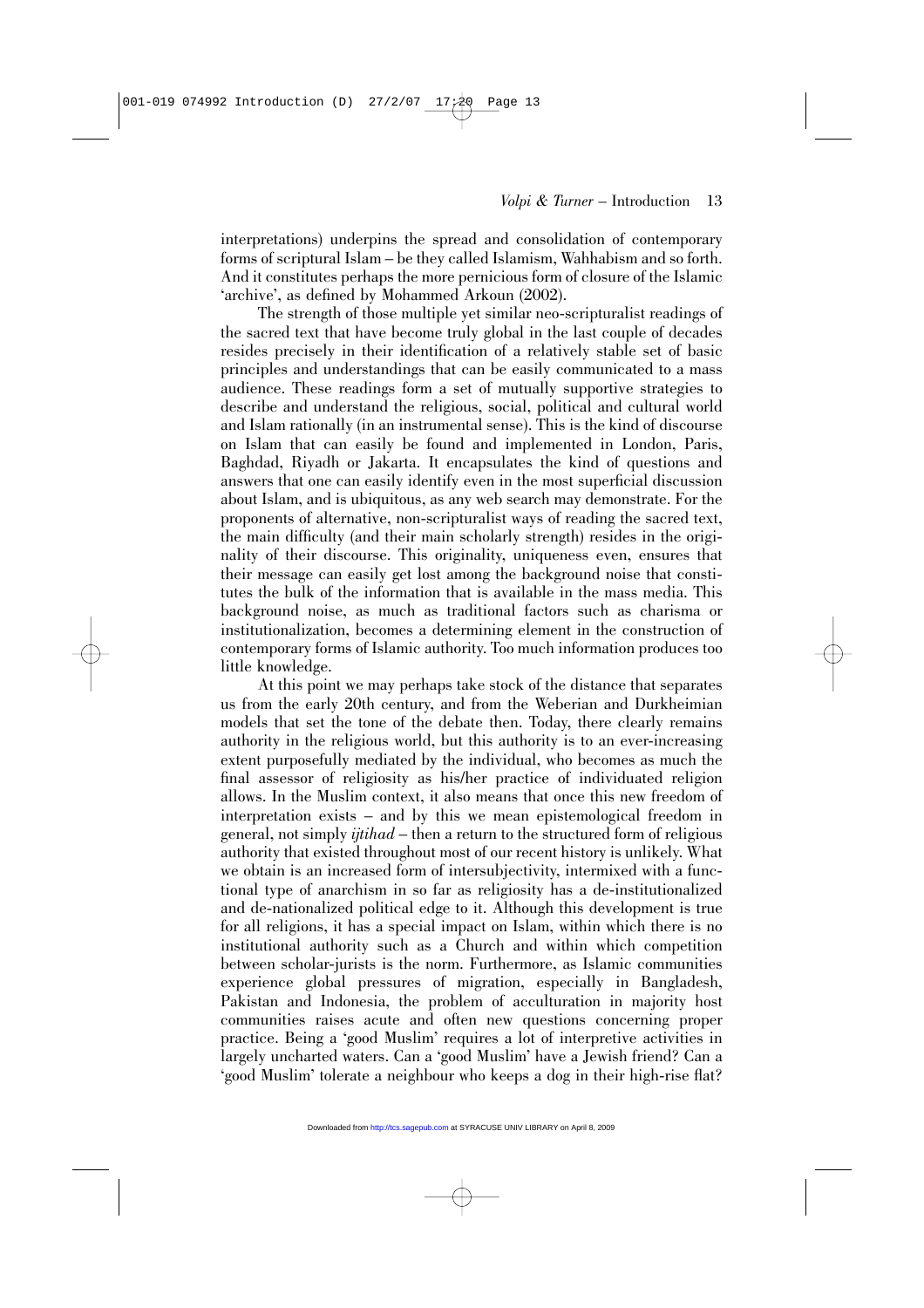Worryingly, this form of personalized religiosity with a public face, which mirrors the individual rights culture that created its conditions of existence, is not bound by it. This generates new possibilities and, unavoidably, new dangers for the reconstruction of the political and religious allegiances in globalizing Muslim communities.

#### **Introduction to the Articles**

In this collection of original writings, the contributors identify the emerging dilemmas and opportunities that face globalizing Muslim communities. In particular, they address the epistemological issues that underpin the new claims to religious knowledge, particularly in relation to the notion of democratic choice in contemporary political debates. The contributors also consider the dynamics of the new forms of Islamic knowledge that have been facilitated by the rise of mass media and new media technology. They investigate the processes of formal and informal institutionalization of new Islamic discourses and 'authorities' in communities that have been at the cutting edge of these globalizing trends.

Looking at the historicity of the answers proposed, one could outline three main tendencies in the formulation and implementation of models of Islamic authority. Crudely, these schemes could be called traditionalist, reformist and radical. The radical perspective, embodied in Mohammed Arkoun's writings, challenges the very foundations of the corpus of religious knowledge that has been accumulated since the emergence of Islam as a world religion. It puts into question not only the individuals and institutions currently posing as Islamic authorities, but also the very reasons and processes that make them authorities on Islam. Arkoun suggests that little is being offered by the attempts at reviving Islamic thought by going back to the early period of Islam, or by patching up the cracks in contemporary disarray of Islamic thinking by ad hoc borrowing of lumps of Western modernity. Instead, the task should be to look squarely at the problematic evolution of the Islamic tradition and to dare to question those assumptions that have always been taken for granted by the scholarly, religious or political powers-that-be for the sake of expediency. For Arkoun, it is only by tracing back to their source the mechanisms that historically constructed the Islamic tradition that is alive today, and by analysis of the choices that they illustrated, that one can critically re-examine the prospects of this tradition in the context of modernity.

The reformist perspective, illustrated by Azzam Tamimi's contribution, is undoubtedly the most difficult approach to pin down with precision, as it is always in danger of backsliding into either a traditionalist argument or a revolutionist proposal. The reformist case, which is most relevant in the current debate about democracy in the Muslim world, is a self-reflective argument emphasizing that some but not all of the reasons and institutions that justify traditional forms of Islamic authority ought to be revised. In contemporary settings, the main challenge is to identify the role that democracy can play in fostering the multiple Islamic revivals that have been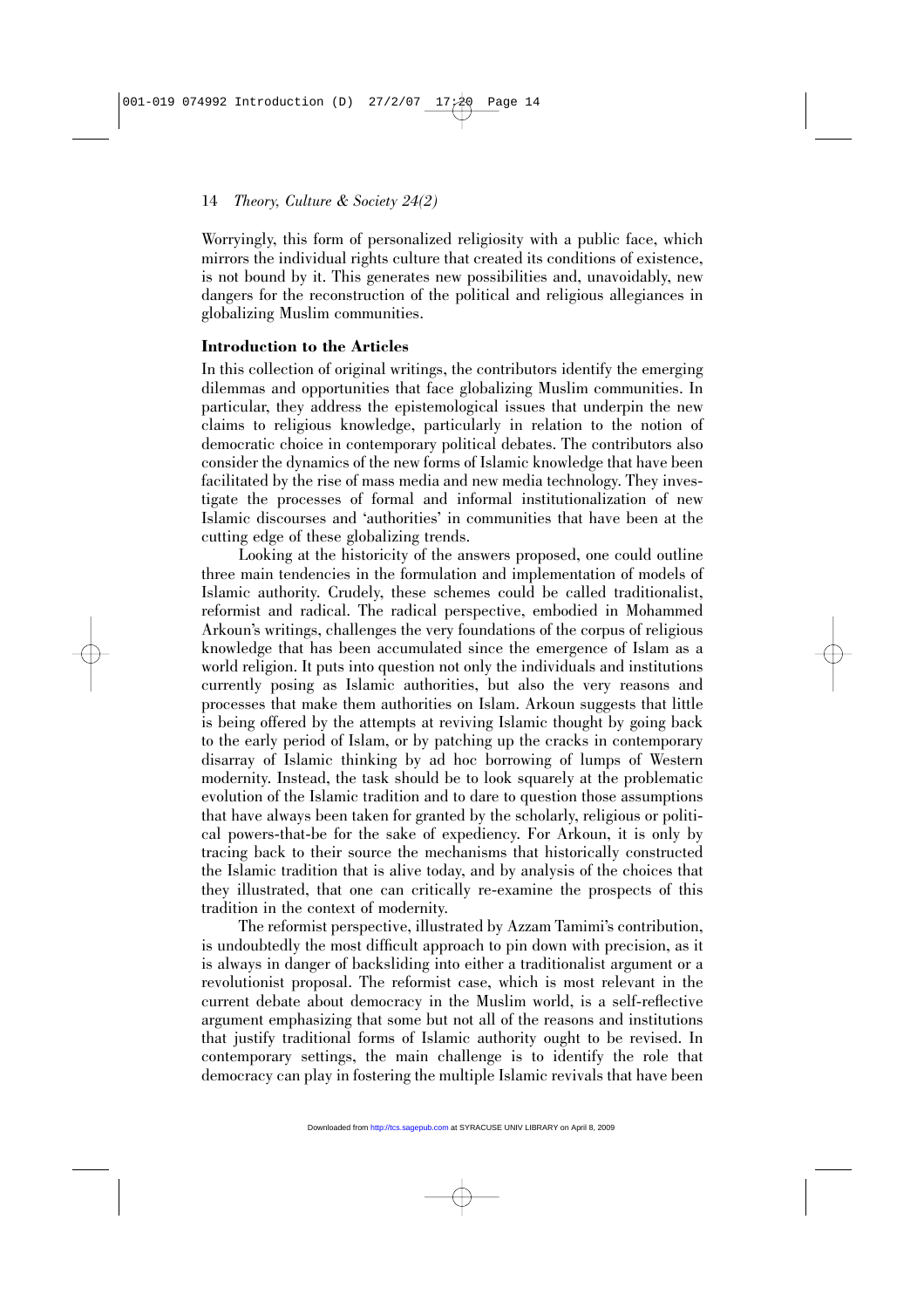witnessed in most parts of the Muslim world over the last decades. Tamimi suggests that, increasingly, reformist Islamic thinkers can build on a body of thought that emphasizes the relationship between popular participation and Islamic principles of governance. Yet the efforts of these reformers notwithstanding, the ongoing relevance of autocratic governments and politics in most of the Muslim world ensures that a smooth path to reform is far from guaranteed.

The traditionalist perspective, outlined here by Robert Gleave's and Baudouin Dupret's contributions, is readily embodied in the everyday deliberations of, for example, the Shi'a clergy in relation to the institutionalization of a political leadership in Iraq, or Egyptian judges in relation to the normative-legal application of positive and religious jurisprudence. In both cases, however, the notion of 'Islamic tradition' is consistently revised through practice at every step of the way. Gleave indicates how the acceptance of various interpretations of the proper relationship between theological knowledge and political governance is spurred by intra-elite competition within the Shi'a religious leadership, with each camp instrumentally using specific aspects of the tradition to keep in tune with (as well as shape) the expectations of ordinary believers. Yet, in a rapidly changing political context, and in the face of the growing relevance of democratic discourse, the Shi'a clergy proved able to maintain a cohesive approach to the conceptual primacy of the religious over the political. In this way, Gleave suggests, they position their institutions as an inescapable link between popular aspirations and good governance. In the Egyptian context, Dupret highlights that, even in the rulings issued by Egyptian judges under the label of Islamic law, the 'Islamic' quality of the decrees is more often than not a vague notion of appropriateness attached to a conclusion reached via routine considerations of mundane social problems. There, the Islamic rationale that can be unearthed by the scholar a posteriori is hardly ever the crucial element in determining the everyday practice of the judicial establishment that is meant to embody it. The resilience of the 'Islamic tradition' is therefore more an unquestioned assumption than an all-pervasive mechanism of social ordering.

The process of re-articulation of Islamic knowledge side by side with the formation of an increasingly pervasive global religious discourse mediated by the new mass media is detailed in Peter Mandaville's and Bryan Turner's writings. Both contributors investigate how far our modern predicament provides an opportunity for Muslims to redefine the hierarchies of knowledge and power between old and new Islamic centres; and how far it reinforces the drive towards an inchoate multiplicity of Islamic voices. This debate is principally structured around two key questions: first, what are Muslims constructing their new Islamic identity for, and, second, how are they most able to do it today? For Mandaville, an increasingly important part of being Muslim nowadays involves coming to terms with the plurality of answers that Islam is purported to give in various fields of knowledge. Crucially today, this individual and collective interpretive effort is under-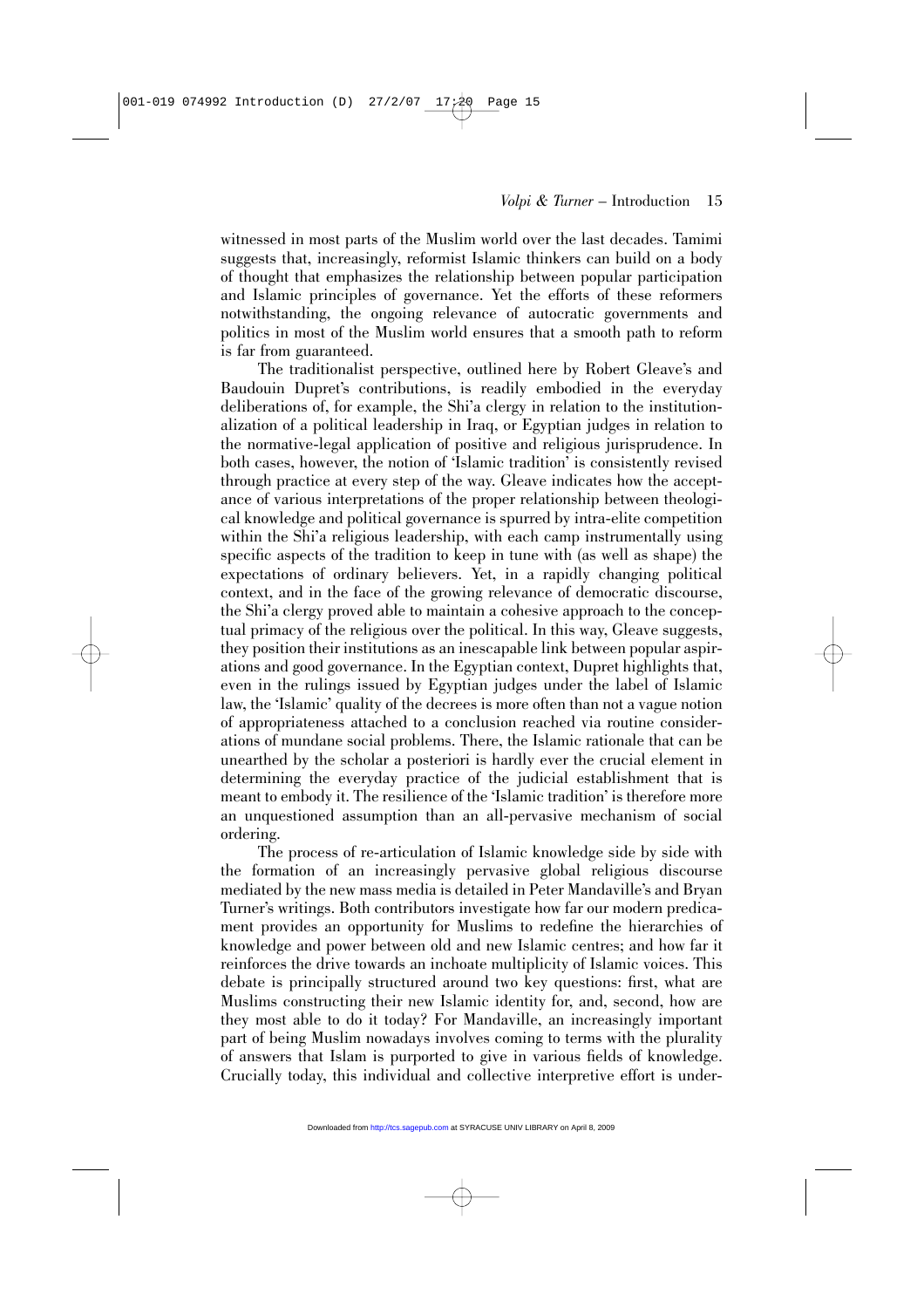taken at a time when very peculiar geopolitical considerations create new conceptual boundaries and synergies that favour expediency over mature reflection. For Turner, the craving for the pure, idealized knowledge of an unspoiled Islamic community is heightened in the global Muslim community as the need for adaptation and integration of new lifestyles and information is felt more pressingly. More than geopolitics, it is the evolution of a globalized information society and the changing role that traditional modes of knowledge and authority play in it that spur this transformation.

Finally, the contributions of Armando Salvatore, of Pnina Webner, of Tariq Modood and Fauzia Ahmad, and of Fuat Keyman illustrate the different levels of engagement, and the strategic reorganization of different Muslim communities vis-a-vis this globalizing Islamic debate. The authors illustrate, each in their own fashion, the contemporary tensions between an increased 'transnationalization' of local and national cultural traditions, and the entrenchment of a set of 'truly' global Islamic perspectives and reference points. Armando Salvatore considers the emergence of a Europe-wide debate on the forms of Islamic communal recognition that liberal democratic states increasingly take into consideration, as well as the implications of the secularist drive advocated by specific states (like France). Muslim thinkers and activists are trying to redefine the relationship between the state and citizens, and the public and the private, in a way that resonates with the aspirations of the Muslim communities in Europe, while coping with the different approaches favoured by member states. Salvatore points out that this construction of a Europe-wide dialogue occurs at the same time as European countries redefine their notions of the liberal state and of secularism. For Muslim intellectuals and activists the challenge is to break free from the colonial heritage and the formal and informal classifications inherited from that time, and to re-introduce the Muslim community in a more productive interaction with European states and society in order to obtain more consensual forms of political authority. Pnina Werbner analyses the interconnections between 'traditional' and 'modern' forms of Islamic social identification in political and cultural contexts framed by both national policies and transnational relations. She emphasizes the importance of the role of identity markers such as honour, shame and sexuality in shaping the debate on the role of religion in secular liberal institutional settings. As individuals and communities utilize instrumentally new and old norms about appropriate religious or political behaviour to challenge existing structures of authority, they (often unwittingly) unsettle what came to be accepted as norms of social cohesion for various groups and institutions, with both positive and negative consequences.

Tariq Modood and Fauzia Ahmad document the emergence of a discursive space combining liberal and Islamic referents in the settings of UK multiculturalism. They detail how moderate British-based Muslim intellectuals and activists try to come to a satisfactory synthesis on notions of intercommunity relationships. Here, the main challenge is to engage with the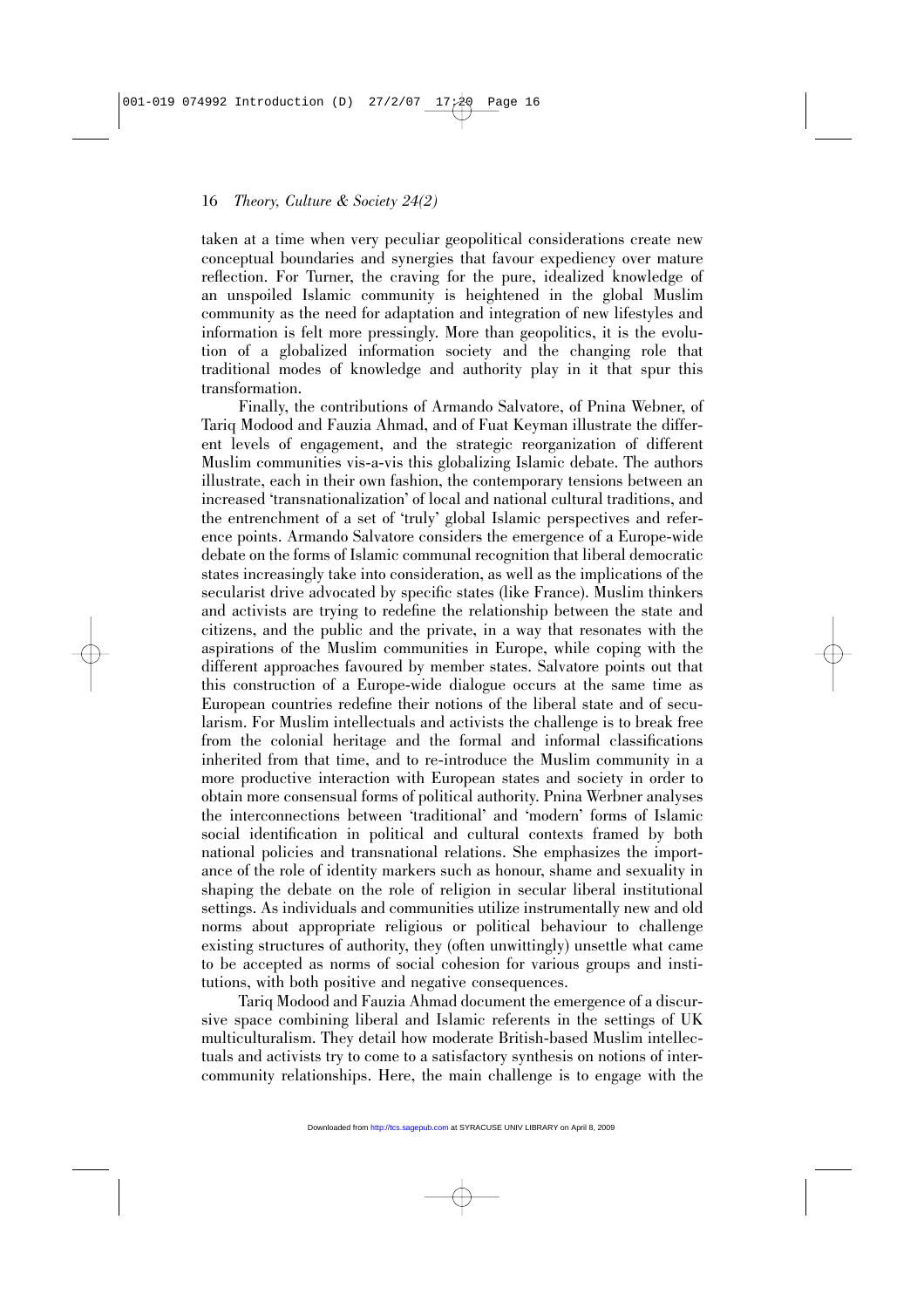community in a way that does not merely echo the superficial forms of multiculturalism of the liberal elite or the reluctance of conservative Muslim leaders unwilling to engage with the Western intellectual tradition. The contemporary political situation provides clear opportunities for these new intellectuals, but it remains to be seen whether collectively they can constitute an effective reference point for defining and practising multiculturalism in the UK. Finally, Fuat Keyman observes the process of re-articulation of Islamic social-political norms and practices in the framework of a Turkish republic initially defined by an uncompromising secular ideology. He points out that the over-ambitious policies of the Turkish government, aimed at institutionalizing the everyday religious attitudes of the population, reified the tensions between Islam and secularism. They positioned these two notions as opposite models of identity formation and curtailed the possibilities of conceiving and developing other approaches to modernity. In presentday Turkey, however, the debate over the accession to the European Union may provide new opportunities for reconsidering their relationship in a more democratic institutional setting.

*Notes*

1. New opportunities and constraints make this process different from the kind of communal creations that were produced on the basis of nationalism. An Islamicbased 21st-century version of an imagined community would have to be conceived differently from that of, say, Benedict Anderson in *Imagined Communities* (1991).

2. 'Global Jihadism' can be described as 'a form of violence directed against a state, its citizens and its assets, perpetrated by citizens of the same or another state on behalf of Muslim communities from any state in the world and which are directly or indirectly oppressed by the state targeted by this violence' (Volpi, 2006: 6).

3. See the contributors to John Dunn's *Contemporary Crisis of the Nation State* (1995); and compare Jürgen Habermas' *The Postnational Constellation* (2001).

4. Admittedly, Durkheim had very little of substance to say about religion in a Muslim context. This, however, does not stop contemporary authors from finding inspiration in his works on both suicide and on religion to analyse contemporary trends in Islamic radicalism. See for example Strenski (2003).

5. This dilemma is clearly identified by the Muslim Council of Britain (MCB), especially in relation to its dealings with the UK officialdom on issues of domestic security and regarding foreign policy choices made after 9/11 and the war in Iraq. See the 2004 general report by the MCB General Secretary, Iqbal Sacranie, URL (consulted November 2006): http://www.mcb.org.uk/downloads/agm2004.pdf

6. For an insight into the mind of Nicolas Sarkozy, the French Interior Minister who initiated this process, see Sarkozy, *La République, les religions, l'espérance* (2004). See also John Bowen, 'Beyond Migration: Islam as a Transnational Public Space' (2004).

7. The pronouncements of the European Council for Fatwa and Research are available online, URL (consulted November 2006): http://www.e-cfr.org/eng/

8. In an interview with the author, London, 13 March 2005.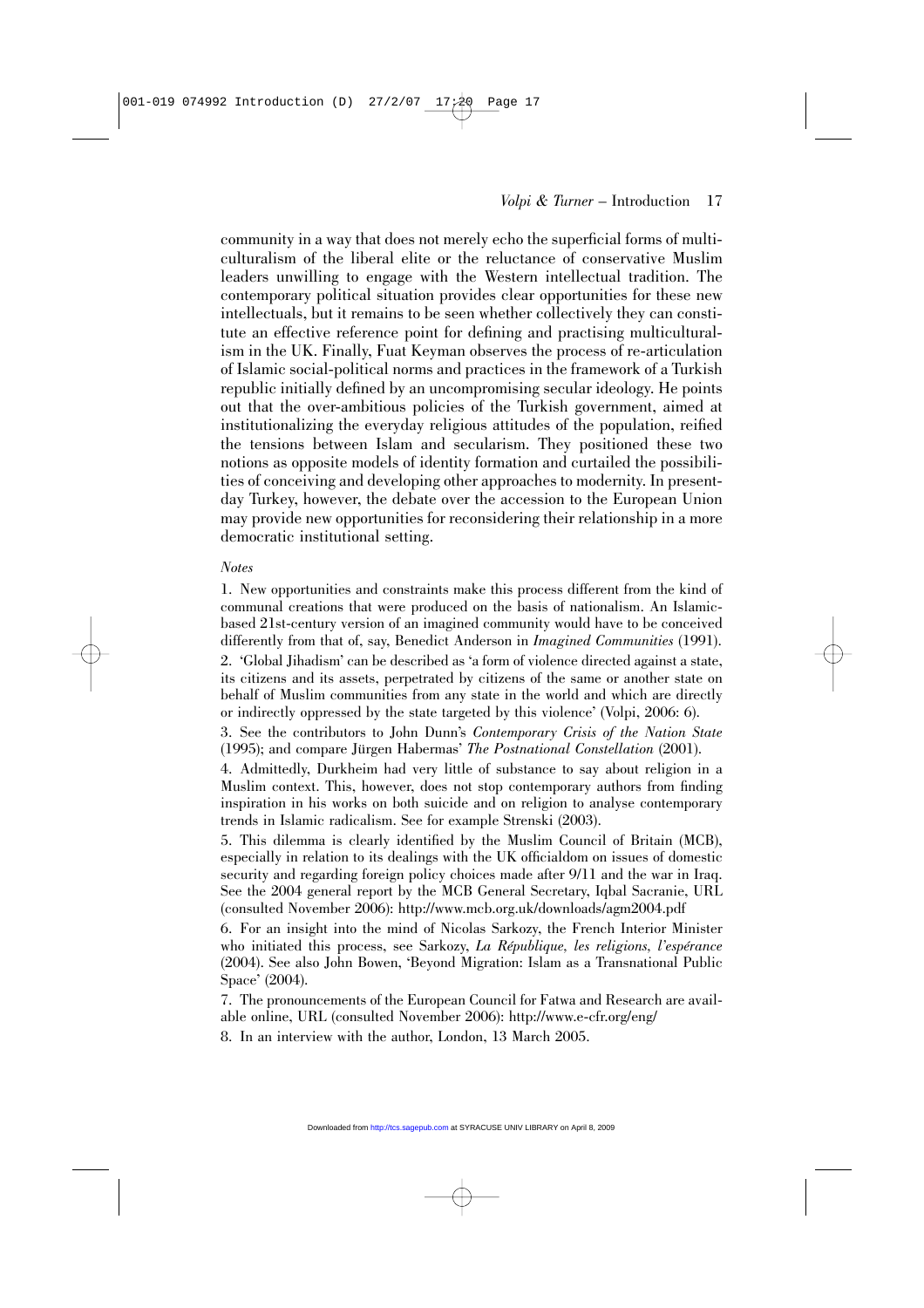*References*

Abduh, M. (1966) *The Theology of Unity*, trans. I. Musaad and K. Cragg. London: Allen and Unwin.

Anderson, B. (1991) *Imagined Communities: Reflections on the Origin and Spread of Nationalism*. London: Verso Books.

Arjomand, S.A. (2004) 'Islam, Political Change and Globalization', *Thesis Eleven* 76(1): 9–28.

Arkoun, M. (2002) *The Unthought in Contemporary Islamic Thought*. London: Saqi Books.

Benhabib, S. (2002) *The Claims of Culture: Equality and Diversity in the Global Era*. Princeton, NJ: Princeton University Press.

Bowen, J. (2004) 'Beyond Migration: Islam as a Transnational Public Space', *Journal of Ethnic and Migration Studies* 30(5): 879–94.

Burke, E. and I.M. Lapidus (eds) (1988) *Islam, Politics and Social Movements*. London: I.B. Tauris.

Casanova, J. (1994) *Public Religions in the Modern World*. Chicago: University of Chicago Press.

Dunn, J. (ed.) (1995) *Contemporary Crisis of the Nation State*. Oxford: Blackwell.

Enayat, H. (1982) *Modern Islamic Political Thought*. London: Palgrave Macmillan. Habermas, J. (2001) *The Postnational Constellation*. Cambridge, MA: MIT Press.

Halliday, F. (2002) *Two Hours that Shook the World: September 11, 2001*. London: Saqi Books.

Mandaville, P. (2001) *Transnational Muslim Politics: Reimagining the Umma*. London: Routledge.

Ould Mohamedou, M.M. (2005) 'Non-Linearity of Engagement: Transnational Armed Groups, International Law, and the Conflict Between al-Qaeda and the United States', Policy brief, Program on Humanitarian Policy and Conflict Research, Harvard University.

Peletz, M. (2002) *Islamic Modern: Religious Courts and Cultural Politics in Malaysia*. Princeton, NJ: Princeton University Press.

Phillips, T. (2004) 'Why Muslims Make Britain a Better Place', speech to the Oxford Centre for Islamic Studies, 16 November. URL: http://www.cre.gov.uk/media/ statements.html

Ramadan, T. (2003) *Western Muslims and the Future of Islam*. New York: Oxford University Press USA.

Roy, O. (2004) *Globalized Islam: The Search for a New Ummah*. New York: Columbia University Press.

Sarkozy, N. (2004) *La République, les religions, l'espérance*. Paris: Éditions du Cerf. Strenski, I. (2003) 'Sacrifice, Gift and the Social Logic of Muslim "Human Bombers"', *Terrorism and Political Violence* 15(3): 1–34.

Taylor, C. (2002) *Varieties of Religion Today: William James Revisited*. Cambridge, MA: Harvard University Press.

Vattimo, G., R. Rorty and S. Zabala (eds) (2005) *The Future of Religion*. New York: Columbia University Press.

Voll, J.O. (1982) *Islam: Continuity and Change in the Modern World*. Boulder, CO: Westview Press.